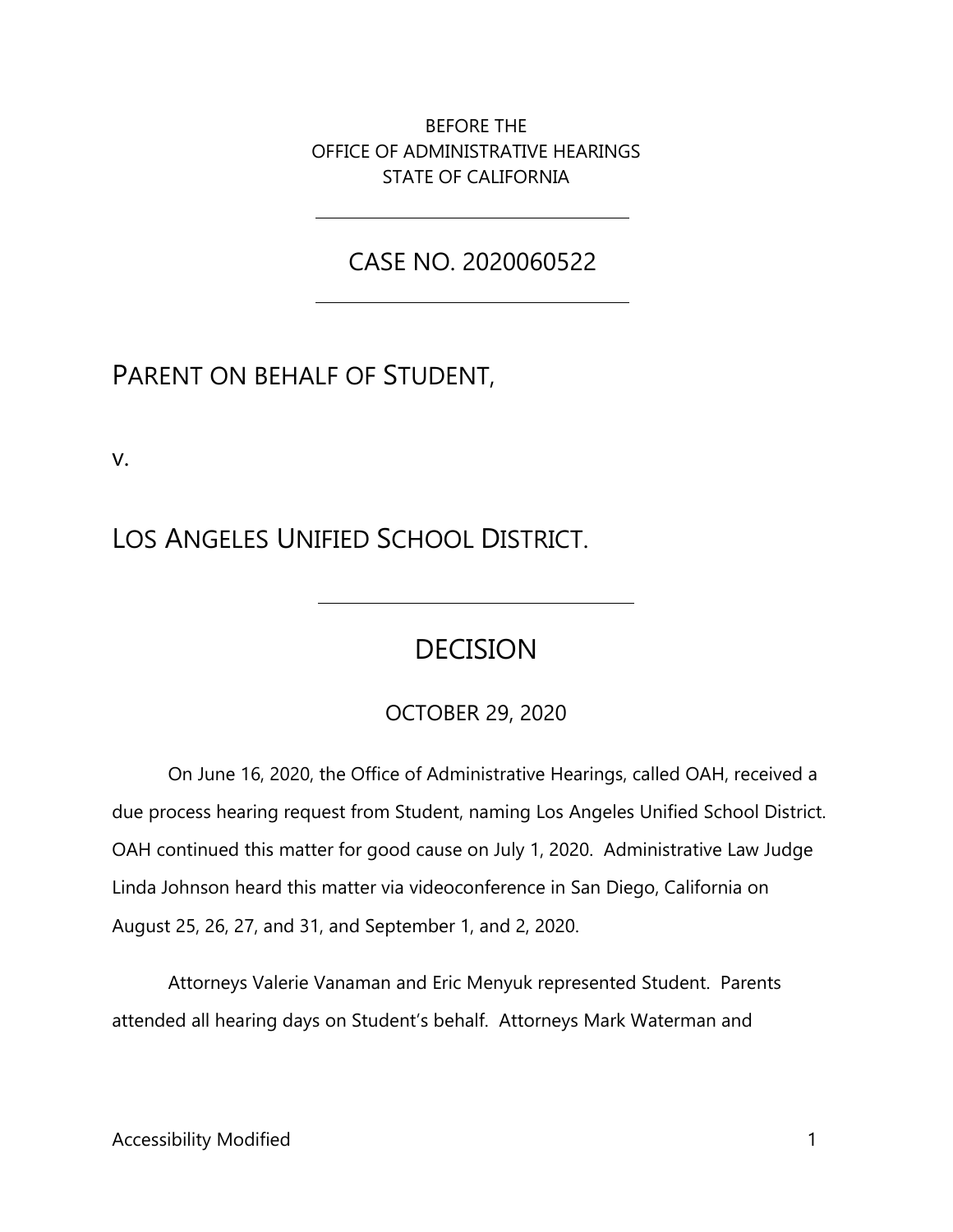Amanda Cordova represented Los Angeles. Theana Kezios attended all hearing days on Los Angeles's behalf.

 closing briefs. The record was closed, and the matter was submitted on September 21, At the parties' request the matter was continued to September 21, 2020, for 2020.

## ISSUE

- 1. Did Los Angeles Unified School District's offer of programs and services made at the December 10, 2019 individualized education program team meeting deny Student a free appropriate public education because:
	- Los Angeles's policies and directives, a. The placement was predetermined outside of the meeting based upon
	- "frequency band" and therefore Parents were unable to understand how b. The offer was not clearly made because services were stated as being on a Student's services were to be implemented or monitored,
	- c. The offer was not for a program of sufficient length, such as a full day program,
	- d. The offer was not appropriate to meet Student's needs as it lacked adequate individual services of appropriate frequency,
	- e. The offer was not appropriate to meet Student's needs because it lacked adequate levels of individual speech and language and auditory-verbal therapy,
	- f. The individualized education program team failed to consider the full continuum of appropriate placement options,
	- g. The placement did not offer an appropriate classroom with adequate peer language modelling for Student to make meaningful progress,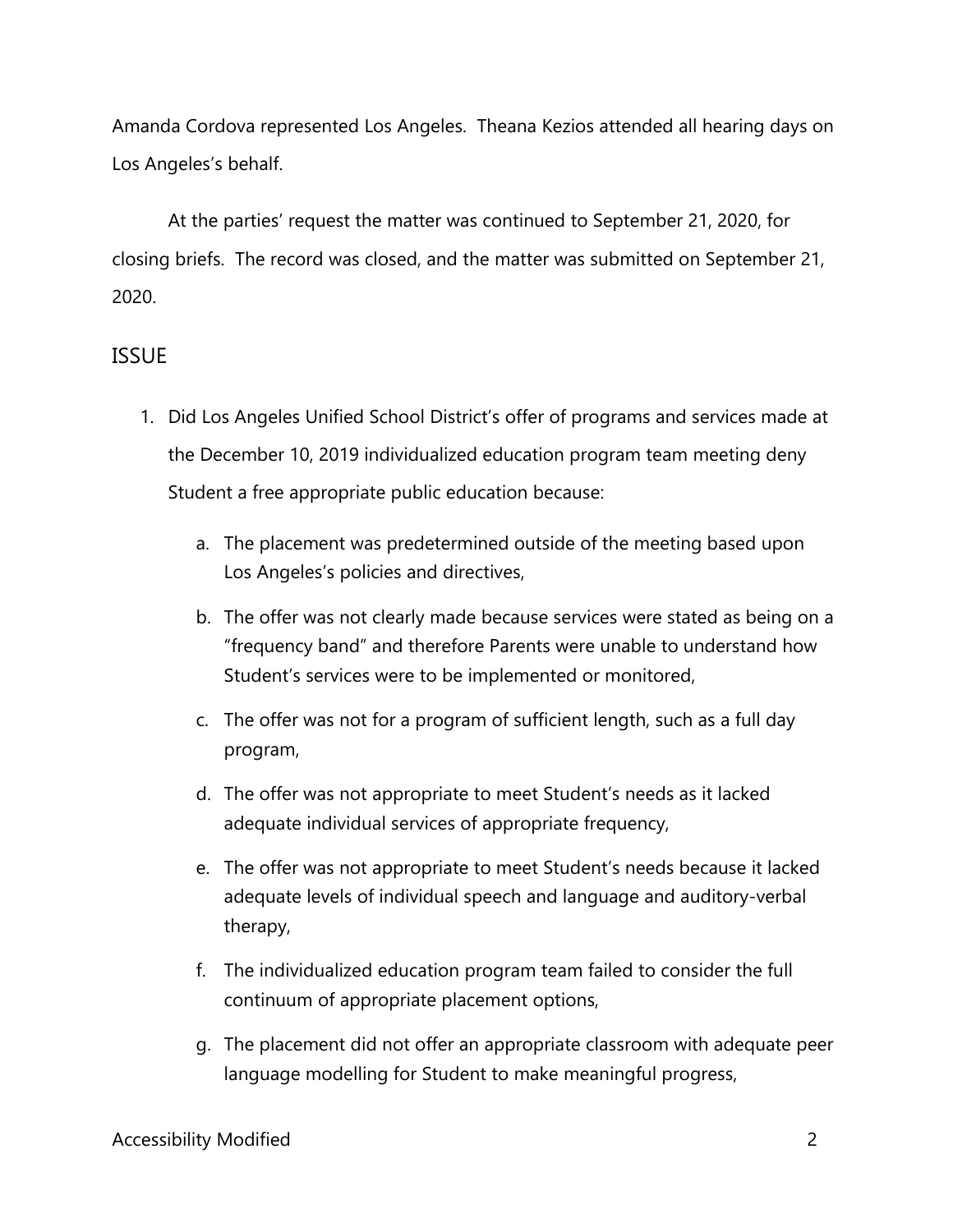- h. The placement offered was not the least restrictive environment, and
- i. The placement would have caused Student to regress in her speech and language abilities?

## **JURISDICTION**

 § 300.1 (2006) et seq.; Ed. Code, § 56000 et seq.; Cal. Code Regs., tit. 5, § 3000 et seq.) This hearing was held under the Individuals with Disabilities Education Act, its regulations, and California statutes and regulations. (20 U.S.C. § 1400 et. seq.; 34 C.F.R. The main purposes of the Individuals with Disabilities Education Act, referred to as the IDEA, are to ensure:

- all children with disabilities have available to them a free appropriate public education that emphasizes special education and related services designed to meet their unique needs and prepare them for further education, employment and independent living, and
- • the rights of children with disabilities and their parents are protected. (20 U.S.C. § 1400(d)(1); See Ed. Code, § 56000, subd. (a).)

The IDEA affords parents and local educational agencies the procedural protection of an impartial due process hearing with respect to any matter relating to the identification, assessment, or educational placement of the child, or the provision of a free appropriate public education, referred to as FAPE, to the child. (20 U.S.C. § 1415(b)(6) & (f); 34 C.F.R. § 300.511; Ed. Code, §§ 56501, 56502, and 56505; Cal. Code Regs., tit. 5, § 3082.) The party requesting the hearing is limited to the issues alleged in the complaint, unless the other party consents, and has the burden of proof by a preponderance of the evidence. (20 U.S.C. § 1415(f)(3)(B); Ed. Code, § 56502, subd. (i); Schaffer v. Weast (2005) 546 U.S. 49, 57-58, 62 [126 S.Ct. 528, 163 L.Ed.2d 387]; and see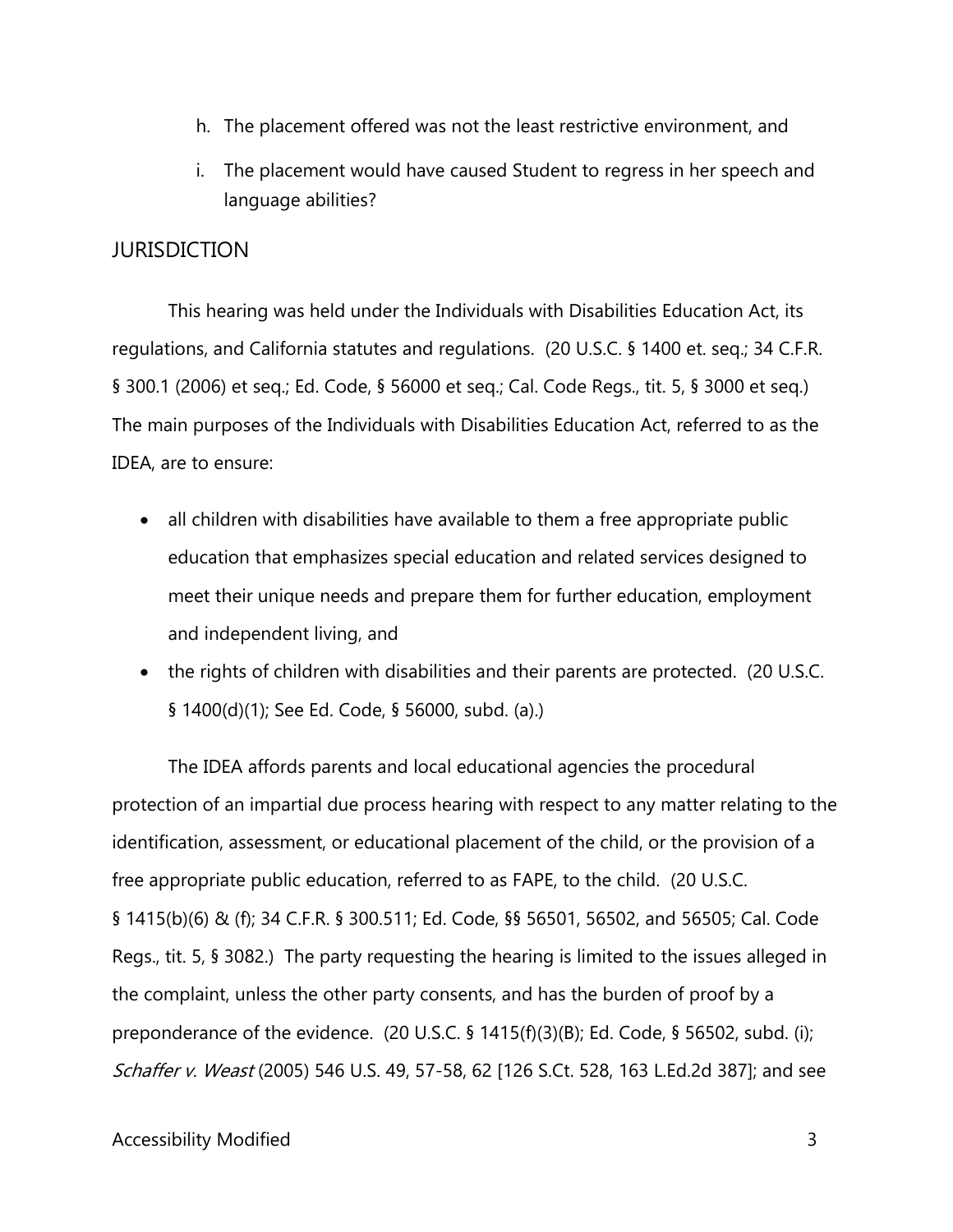20 U.S.C. § 1415(i)(2)(C)(iii).) Student has the burden of proof as to all issues. The factual statements in this Decision constitute the written findings of fact required by the IDEA and state law. (20 U.S.C. § 1415(h)(4); Ed. Code, § 56505, subd. (e)(5).)

 Student was three years old and in preschool at the time of hearing. Student was cochlear implants on December 10, 2018, and the implants were activated on January 3, 2019. Student resided within Los Angeles's geographic boundaries at all relevant times. diagnosed as profoundly deaf in August 2018. Student was implanted with bi-lateral Student was eligible for special education under the eligibility category of deafness.

 ISSUE 1: DID LOS ANGELES UNIFIED SCHOOL DISTRICT'S OFFER OF PROGRAMS AND SERVICES MADE AT THE DECEMBER 10, 2019 INDIVIDUALIZED EDUCATION PROGRAM TEAM MEETING DENY STUDENT A FREE APPROPRIATE PUBLIC EDUCATION?

 hard of hearing peers as well as typical hearing peers. Student further contends day preschool program at the John Tracy Center. Additionally, Student contends Los Angeles's December 10, 2019 individualized education program offer was not Student contends she requires a full day preschool program with both deaf and Los Angeles does not have such a program therefore she should be placed in the full appropriate or clear.

Los Angeles contends it offered Student a program in the least restrictive environment that was reasonably calculated to enable her to make progress in light of her circumstances. Los Angeles further contends Student failed to meet her burden that it denied her FAPE and is not entitled to a remedy.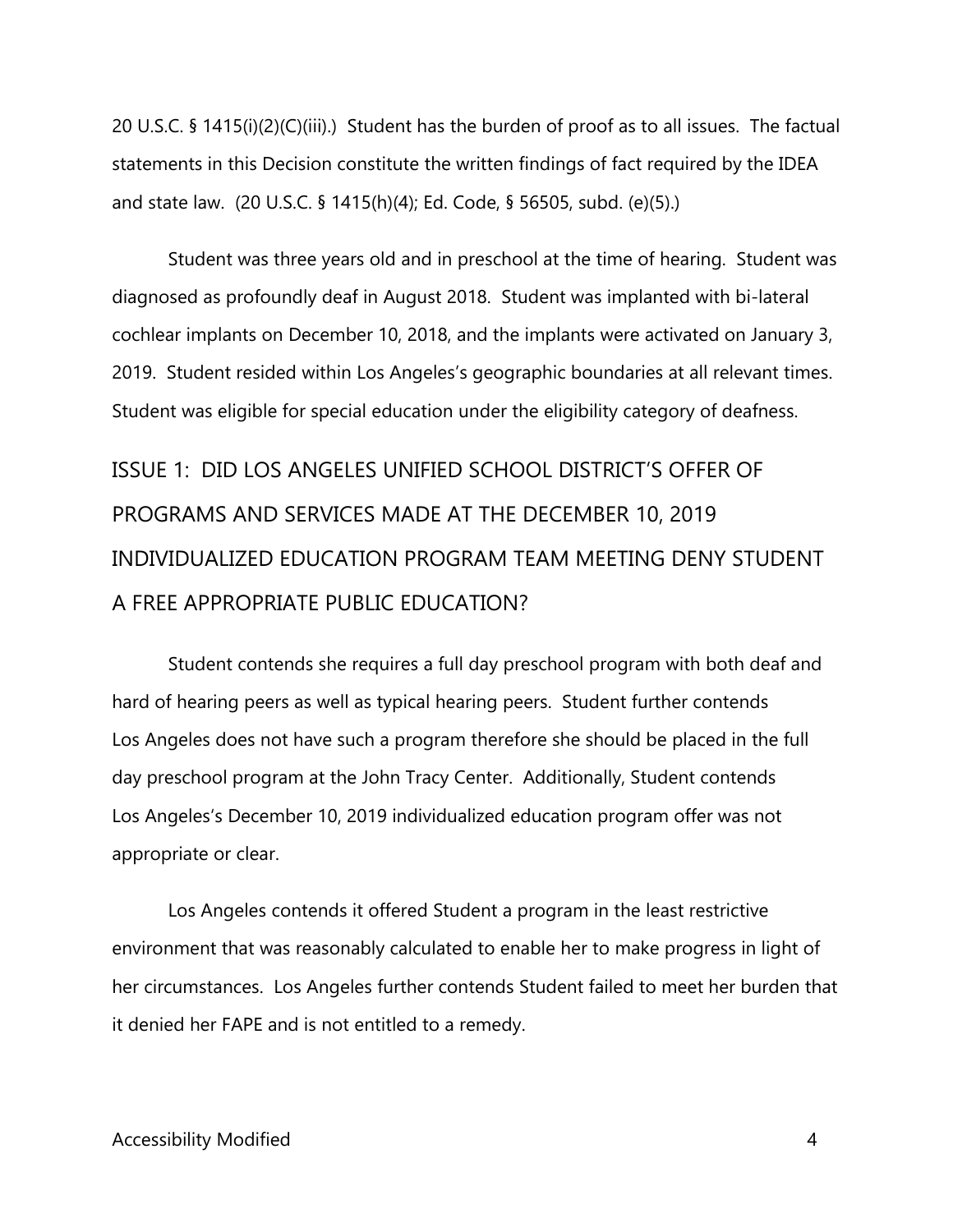A FAPE means special education and related services that are available to an eligible child that meets state educational standards at no charge to the parent or guardian. (20 U.S.C. § 1401(9); 34 C.F.R. § 300.17.) Parents and school personnel develop an individualized education program, referred to as an IEP, for an eligible student based upon state law and the IDEA. (20 U.S.C. §§ 1401(14), 1414(d)(1); and see Ed. Code, §§ 56031,56032, 56341, 56345, subd. (a) and 56363 subd. (a); 34 C.F.R. §§ 300.320, 300.321, and 300.501.)

In general, a child eligible for special education must be provided access to specialized instruction and related services which are individually designed to provide educational benefit through an IEP reasonably calculated to enable a child to make progress appropriate in light of the child's circumstances. (Board of Education of the Hendrick Hudson Central School Dist. v. Rowley (1982) 458 U.S. 176, 201-204; Endrew F. v. Douglas County School Dist. RE-1 (2017) 580 U.S. \_\_\_\_ [137 S.Ct. 988, 1000].)

 Student during that time. Los Angeles conducted Student's initial assessment for special Los Angeles provided deaf and hard of hearing infant services to Student between March 2018 and her third birthday on January 21, 2020. Briseida Favela, Christina Levin, and Heather Goldstein all provided deaf and hard of hearing services to education during November 2019 and held Student's initial IEP team meeting on December 10, 2019.

### SUB-ISSUE A, PREDETERMINATION

SUB-ISSUE A, PREDETERMINATION<br>Student contends Los Angeles predetermined Student's placement outside of the meeting based upon Los Angeles's policies and directives. Los Angeles contends it did not predetermine Student's placement and the IEP team discussed multiple placement options during the IEP team meeting.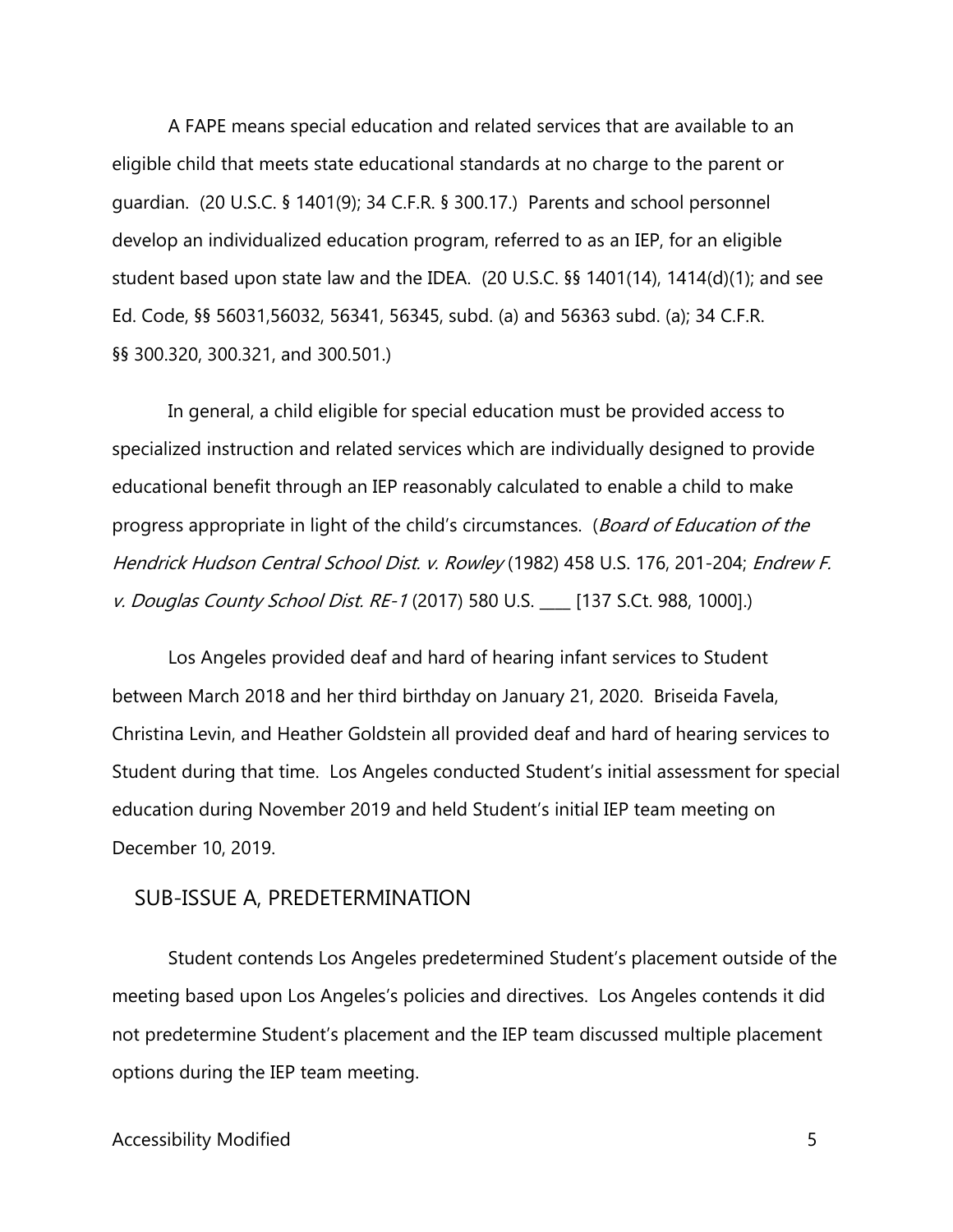participation in the IEP process, which constitutes a procedural denial of FAPE. (*Deal v.* (9th Cir. 2007) 239 Fed.Appx. 342, 344; see also, *Ms. S. ex rel G. v. Vashon Island School* An education agency's predetermination of an IEP seriously infringes on parental Hamilton County Bd. of Educ. (6th Cir. 2004) 392 F.3d 840, 858.) Predetermination occurs when an educational agency has made its determination prior to the IEP team meeting, including when it presents one placement option at the meeting and is unwilling to consider other alternatives. (H.B., et al. v. Las Virgenes Unified School Dist. Dist. (9th Cir. 2003) 337 F.3d 1115, 1131 [A school district violates IDEA procedures if it independently develops an IEP, without meaningful parental participation, then simply presents the IEP to the parent for ratification.].)

 approximately an hour and a half. The IEP team discussed the assessments Los Angeles Both Parents attended Student's initial IEP team meeting along with school psychologist Tanyka Nelson-Robinson, transition coordinator Romy Sperling, general education teacher Rina Duarte, speech and language pathologist Natalie Rubinstein, deaf and hard of hearing teachers Favela and Goldstein, deaf and hard of hearing assessor Debbie Lutz, and audiologist Chelsey Caprine. The IEP team meeting lasted conducted, Student's present levels of performance, annual goals, services, and placement.

 special day class at Saticoy Elementary School, the total communication deaf and hard Student's school of residence. The deaf and hard of hearing special day class at Saticoy Elementary School will be referred to as the Saticoy program. Although Rubinstein, options, they did not decide the placement they would offer Student prior to the IEP The IEP team discussed three placement options, the deaf and hard of hearing of hearing special day program, and deaf and hard of hearing itinerant support at Sperling, and Nelson-Robinson met before the IEP team meeting to discuss placement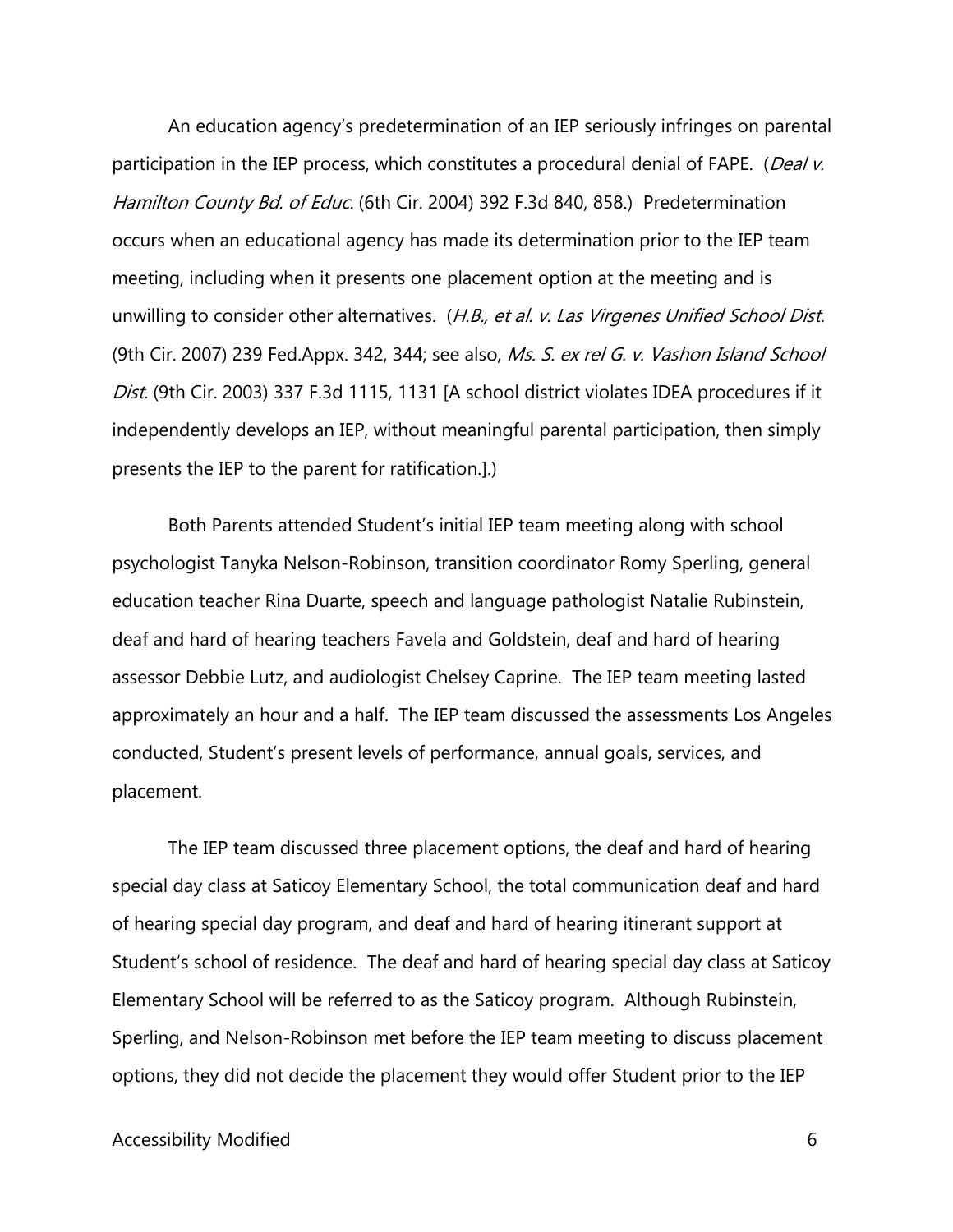input regarding the proposed placements during the IEP team meeting. Los Angeles team meeting and gave Parents a copy to review after the IEP team meeting. Student December 2019 placement offer. Therefore, Student did not prove that Los Angeles team meeting. All team members, including Parents, had the opportunity to provide did not provide a draft IEP with the placement listed in the document prior to the IEP team meeting. Los Angeles made changes to the draft IEP document during the IEP did not establish that Los Angeles's had policies and directives that dictated its denied her a FAPE by predetermining Student's placement prior to the December 2019 IEP team meeting.

#### SUB-ISSUE B, CLARITY OF THE OFFER

Student contends the audiology and speech and language services offered were not clear because they were offered in a frequency band and could be provided in multiple different durations. Los Angeles contends the frequency band is a methodology which it is free to choose as it sees fit.

disability.(*Gregory K. v. Longview School Dist.* (9th Cir. 1987) 811 F.2d 1307, 1310.) The school district's proposed placement is appropriate under the IDEA. A written offer The IDEA requires that an educational program be individually designed and reasonably calculated to provide meaningful educational benefit to a child with a purpose of a written offer is to alert parents of the need to consider seriously whether a helps parents determine whether to oppose or accept the placement with supplemental services. (*Union v. Smith* (9th Cir. 1994) 15 F.3d 1519, cert. denied (1994) 513 U.S. 965 (Union).) The IDEA explicitly requires written prior notice to parents when an educational agency proposes or refuses, to initiate or change the educational placement of a child with a disability or the provision of a FAPE. (Id. at p. 1526; see also 20 U.S.C.

#### Accessibility Modified 7 and 2008 7 and 2008 7 and 2008 7 and 2008 7 and 2008 7 and 2008 7 and 2008 7 and 2008 7 and 2008 7 and 2008 7 and 2008 7 and 2008 7 and 2008 7 and 2008 7 and 2008 7 and 2008 7 and 2008 7 and 2008 7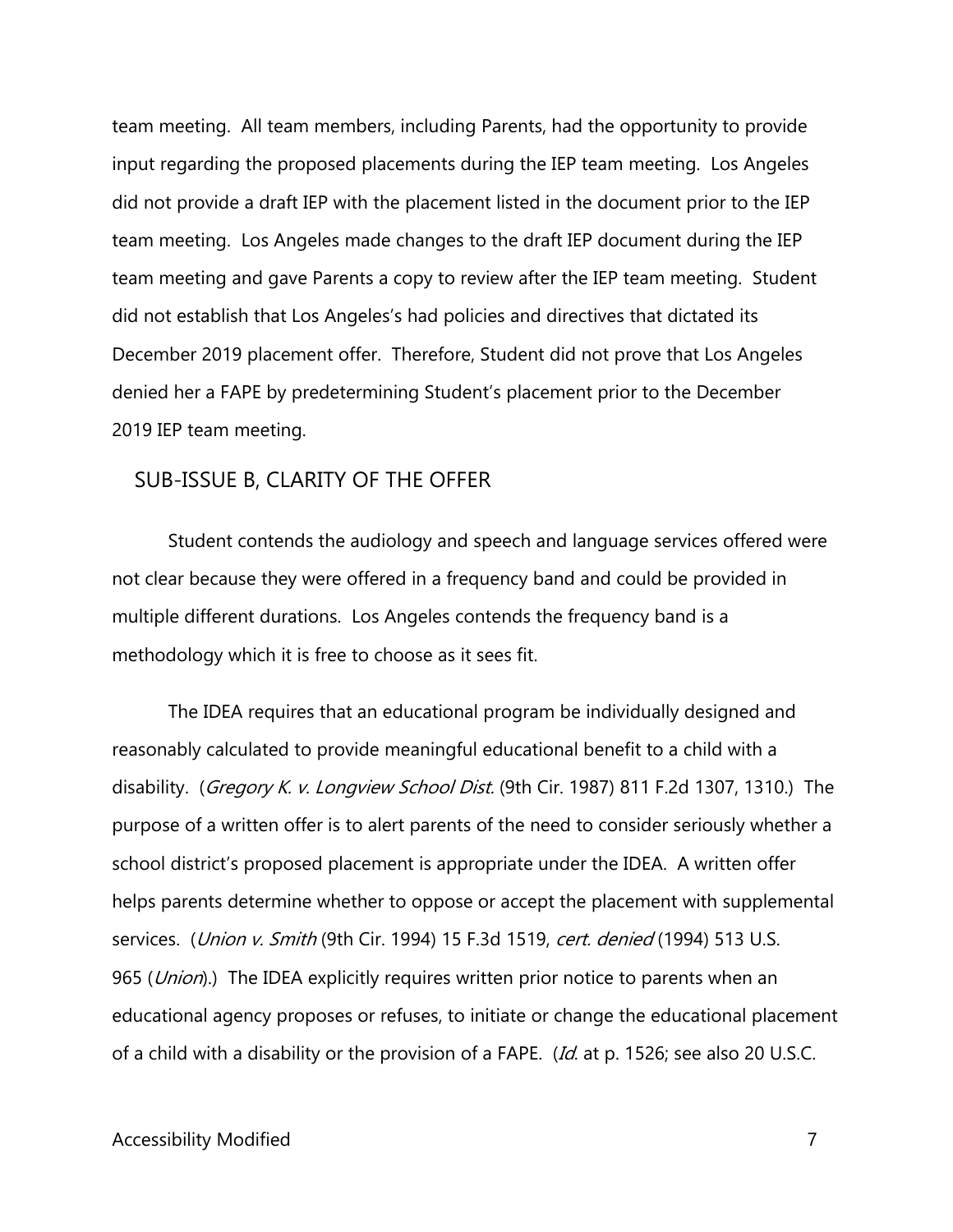§ 1415(b)(3).) The IEP must include a projected start date for services and modifications, as well as the anticipated frequency, location, and duration of services and modifications. (20 U.S.C. § 1414(d)(1)(A)(i)(VII); 34 C.F.R. § 300.320(a)(7).)

The requirement of a formal written offer creates a clear record that will eliminate troublesome factual disputes about what additional educational assistance the school district offered to supplement a placement. Failure to make a clear written offer of placement and services is a procedural violation of the IDEA. (*Union, supra.*, 15 F.3d at p. 1527). See also, title 20 United States Code § 1414(d)(1)(A)(i), title 34 Code of Federal Regulations § 300.320(a), and Education Code § 56345, subd. (a).

A procedural violation results in a denial of FAPE if it impedes the child's right to a FAPE, significantly impedes the parents' opportunity to participate in the decisionmaking process regarding the provision of a FAPE to the parent's child or causes a deprivation of educational benefits. (20 U.S.C. § 1415(f)(3)(E)(ii); Ed. Code, § 56505, subd. (f)(2); W.G. v. Board of Trustees of Target Range School Dist. No. 23 (9th Cir. 1992) 960 F.2d 1479, 1484, superseded by statute on other grounds, as stated in R.B. v. Napa Valley Unified School Dist. (9th Cir.2007) 496 F.3d 932, 939.)

 The IEP is to be read as a whole. No requirement exists that necessary § 56345, subd. (h).) information be included in a particular section of the IEP if that information is contained elsewhere. (20 U.S.C. § 1414(d)(1)(A)(ii); 34 C.F.R. § 300.320(d)(2); Ed. Code,

 school district will use to educate the child. (34 C.F.R. § 300.320(d)(1); 71 Fed. Reg. 46,665 (Aug. 14, 2006).) As long as a school district provides an appropriate education, methodology is left up to the district's discretion. (*Rowley, supra*, 458 U.S. at p. 208.)<br>Accessibility Modified 8 An IEP is not required to include the specific instructional methodologies the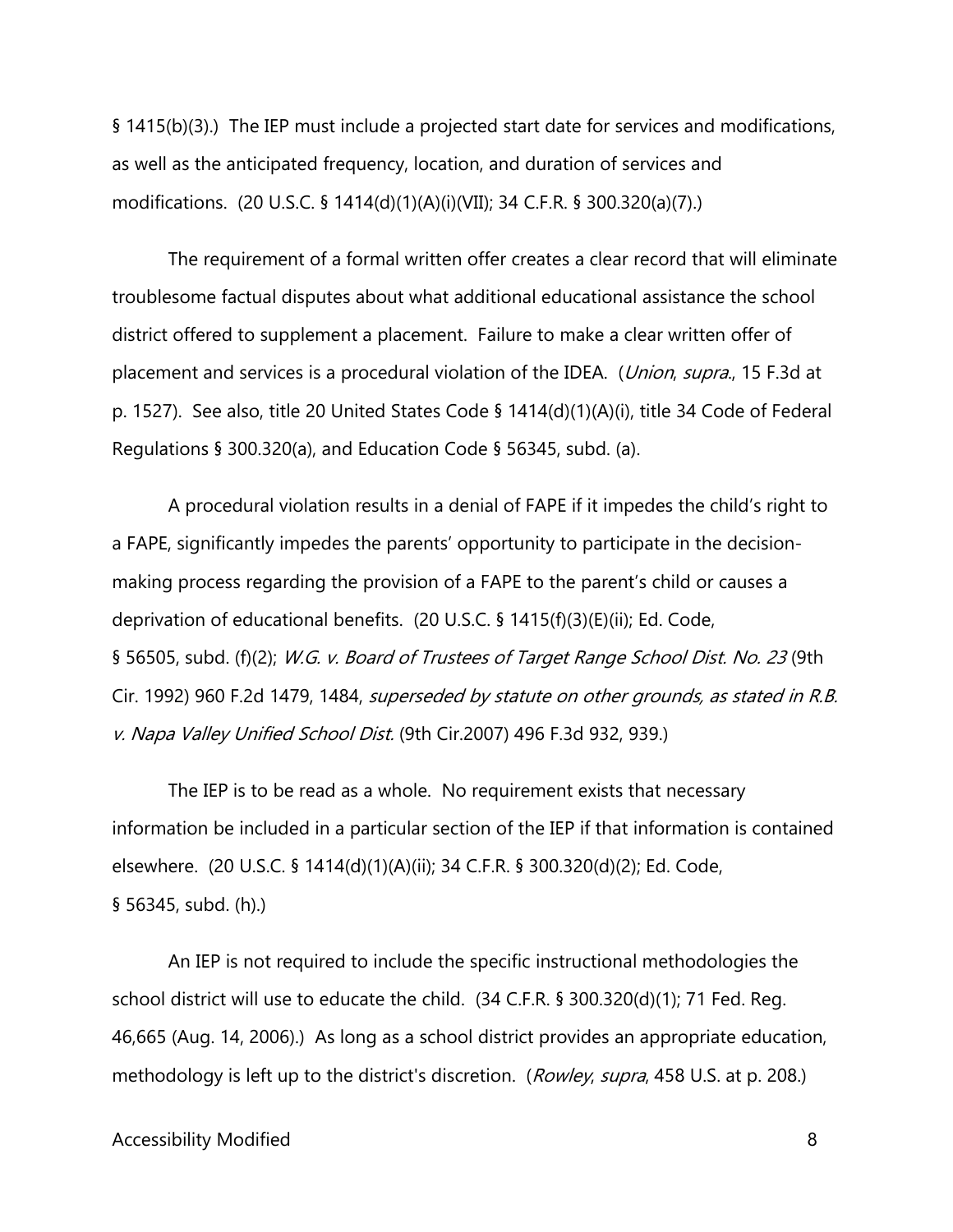Courts are ill-equipped to second guess reasonable choices that school districts have made among appropriate instructional methods. (T. B. v. Warwick School Commission (1st Cir. 2004) 361 F.3d 80, 84.) A parent's disagreement with a school district's educational methodology is insufficient to establish an IDEA violation. (Carlson v. San Diego Unified School Dist. (9th Cir. 2010, unpublished) 380 F. App'x 595; see also, Lachman v. Illinois State Bd. of Educ. (7th Cir. 1988) 852 F.2d 290, cert. denied at 488 U.S. 925 [holding that parents do not have a right to compel a school district to provide a specific program or employ a specific methodology in providing for the education of a student with a disability].) School districts may contract with another public agency to provide special education or related services. (Ed. Code, § 56369.)

 Parents did not understand from the IEP offer how frequently Los Angeles would deliver either of the services. Parents did not know if Student would receive one session of audiology services per month for 20 minutes, five sessions per month for four minutes Los Angeles offered Student 20 minutes of audiology services to be provided between one and five times per month. Los Angeles offered Student 30 minutes of language and speech services to be provided between one and 10 times per week. each, or some other combination of sessions and minutes.

Parents were equally confused about the speech and language services. provide for either service. Parents were unable to decide if they agreed with the Los Angeles did not clarify anywhere in the IEP document how many sessions it would proposed services without knowing how Los Angeles would provide the services.

 Los Angeles did not clearly define the audiology services. When reviewing the IEP during the hearing, Nelson-Robinson did not know how the services would be provided. Nelson-Robinson understood that the audiology services could be provided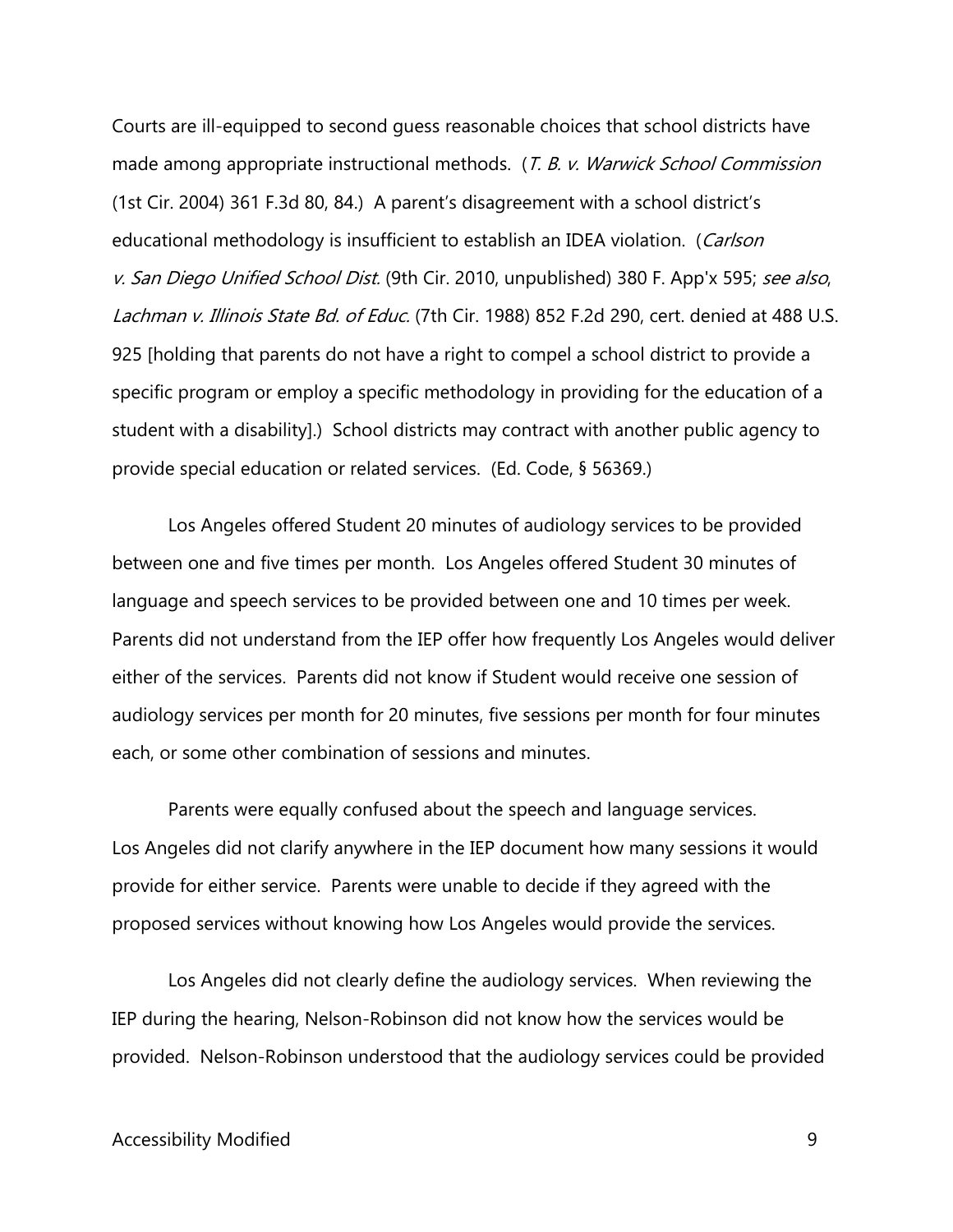one time for 20 minutes per month or split into multiple sessions. Caprine would have provided the audiology services to Student. Caprine understood the frequency of one to five times per month to mean generally the services would be once a month for a total of 20 minutes, but the offer as written allowed for flexibility if Student was absent or had an additional need.

 Nelson-Robinson understood that the speech and language services could be provided make the session up later in the week. Rubinstein's explanation of how the services Los Angeles also did not clearly define the speech and language services. one time for 30 minutes per week or split into multiple sessions. Rubinstein understood that she could provide the speech and language services as she saw fit, either once a week for 30 minutes or multiple times a week for varying amounts of time that added up to 30 minutes total. Rubinstein opined that at Student's age, flexibility in the delivery of speech therapy sessions was important, particularly if Student did not want to participate in the session. Unlike Caprine, Rubinstein would not have used that flexibility if Student was absent during the regularly scheduled speech and language session to would be delivered was confusing.

 is a methodology and therefore up to the service provider's discretion. The argument was not persuasive. While Los Angeles was not required to include every detail or specific methodology of how the services would be implemented, Los Angeles was required to make clear the frequency and duration of the services. Offering speech and Los Angeles also argued that the frequency that the services would be provided language services once a week for 30 minutes is very different than offering 10 weekly sessions of three minutes each. The way the services were written in the IEP offer allowed Los Angeles to freely implement the service in multiple different ways. Parents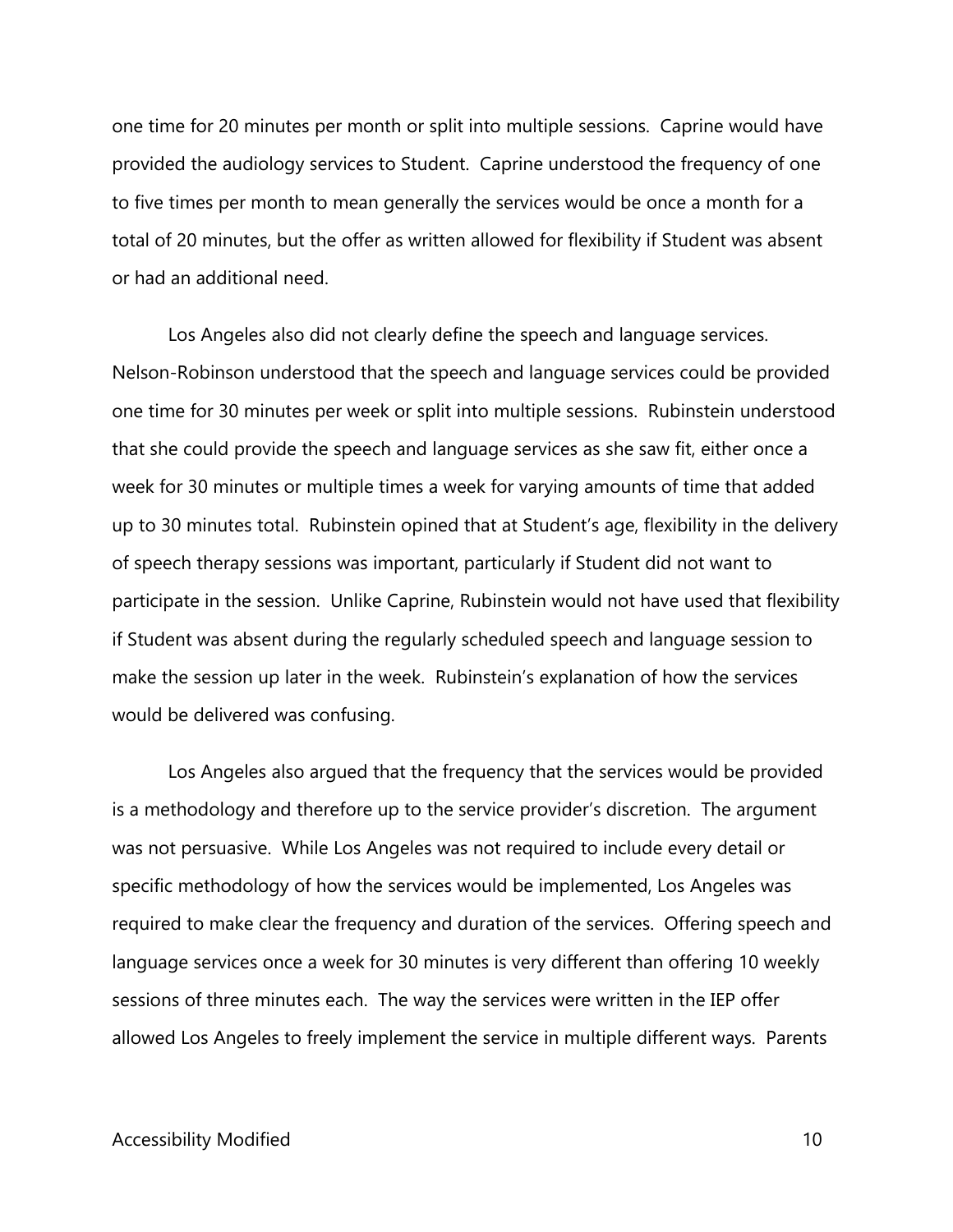were left without vital information they needed to decide if they agreed with the services offered.

 not clear. Los Angeles argued that Parents would know when the services were to provide Parents with a clear written offer within the IEP. Neither Parents, nor Los language services was not clearly written. (Union, supra., 15 F.3d at p. 1527) Los Angeles's offer of audiology services and speech and language services was provided because they would receive service logs with the frequency and duration of all services. Providing service logs after the fact does not negate Los Angeles's obligation Angeles's staff, knew how the services would be provided when reading the IEP as a whole. Student proved Los Angeles's offer of audiology services and speech and

SUB-ISSUES C, F, G, H, AND I, LENGTH OF PROGRAM, CONTINUUM OF OPTIONS, INAPPROPRIATE CLASSROOM PLACEMENT, LEAST RESTRICTIVE ENVIRONMENT

 to make meaningful progress and was not the least restrictive environment. Finally, Student contends the program Los Angeles offered was not appropriate because it was a half day program and Student required a full day program. Student also contends Los Angeles did not consider the full continuum of appropriate placement options. Student further contends the placement was not appropriate because it did not offer an appropriate classroom with adequate peer language modelling for Student Student contends she would have regressed in her speech and language abilities in a program with only deaf and hard of hearing students.

Los Angeles contends the program it offered was reasonably calculated to allow Student to make educational progress. Los Angeles further contends the IEP team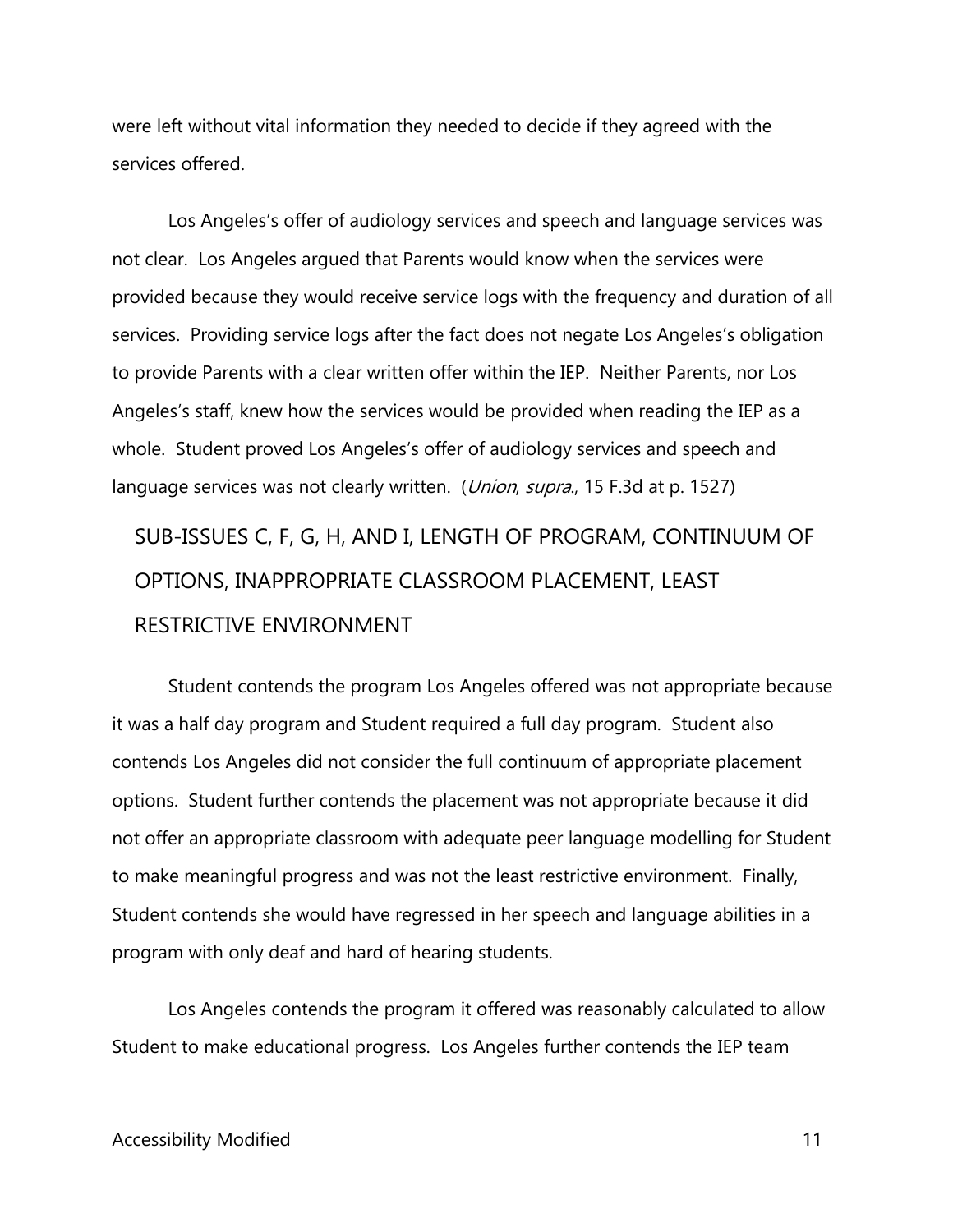discussed the full continuum of placement options and the program it offered was the least restrictive environment.

School districts are required to provide each special education student a program in the least restrictive environment. To provide the least restrictive environment, school districts must ensure, to the maximum extent appropriate:

- that children with disabilities are educated with non-disabled peers; and
- supplementary aids and services cannot be achieved satisfactorily. • that special classes or separate schooling occur only if the nature or severity of the disability is such that education in regular classes with the use of

(20 U.S.C. § 1412(a)(5)(A); 34 C.F.R. 300.114 (a)(2006); Ed. Code, § 56031.)

In determining the educational placement of a child with a disability a school district must ensure that:

- • the placement decision is made by a group of persons, including the parents, and other persons knowledgeable about the child, the meaning of the evaluation data, and the placement options, and takes into account the requirement that children be educated in the least restrictive environment;
- placement is determined annually, is based on the child's IEP and is as close as possible to the child's home;
- unless the IEP specifies otherwise, the child attends the school that he or she would if non-disabled;
- in selecting the least restrictive environment, consideration is given to any potential harmful effect on the child or on the quality of services that he or she needs; and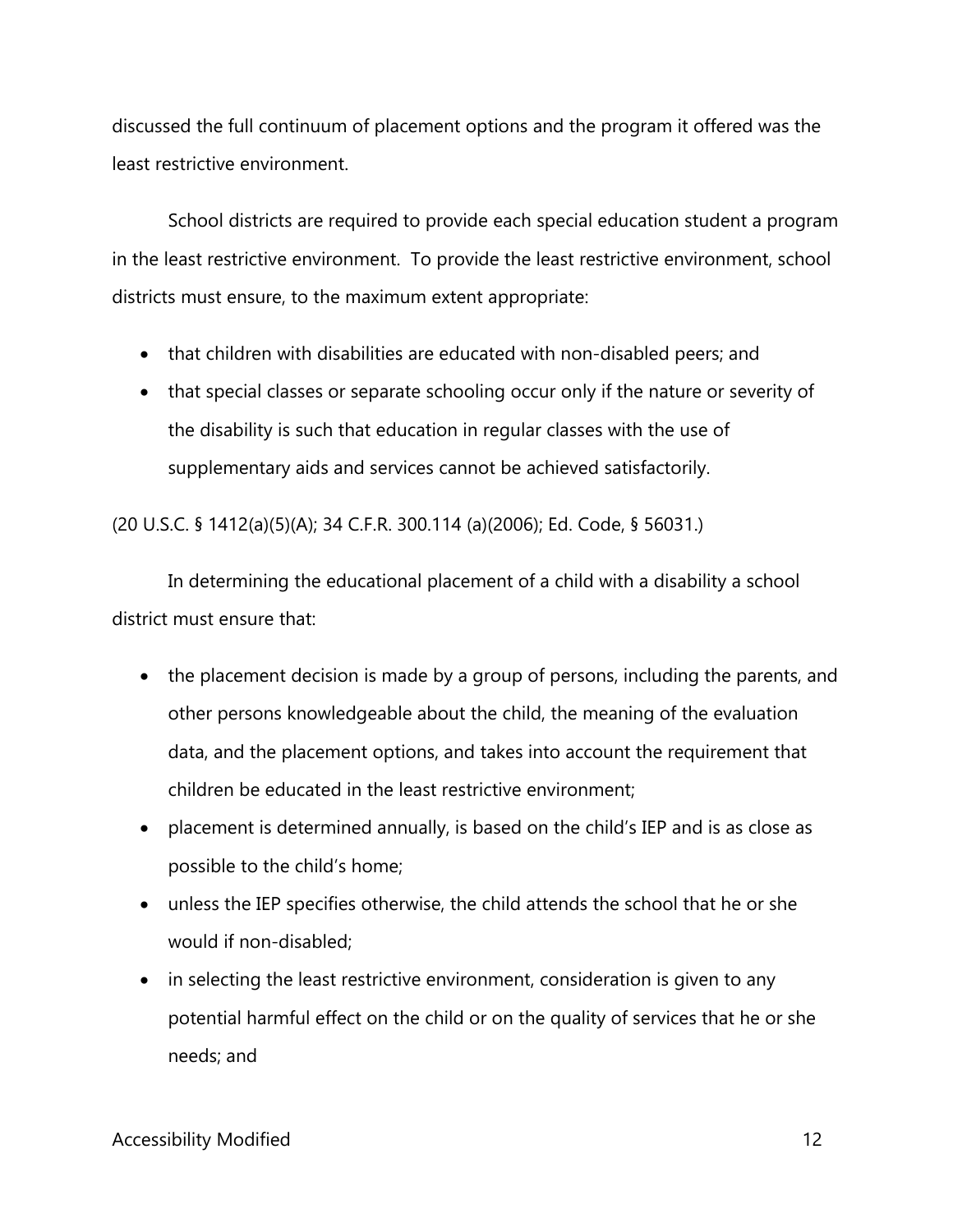classrooms solely because of needed modifications in the general education curriculum. • a child with a disability is not removed from education in age-appropriate regular

(34 C.F.R. § 300.116).

To determine whether a special education student could be satisfactorily educated in a regular education environment, the Ninth Circuit Court of Appeals has balanced the following factors:

- "the educational benefits of placement full-time in a regular class";
- "the non-academic benefits of such placement";
- "the effect [the student] had on the teacher and children in the regular class"; and
- "the costs of mainstreaming [the student]."

(Sacramento City Unified School Dist. v. Rachel H. (9th Cir. 1994) 14 F.3d 1398, 1404 [adopting factors identified in *Daniel R.R. v. State Board of Ed.* (5th Cir. 1989) 874 F.2d 1036, 1048-1050 (*Daniel R.R.*)].

 If a school district determines that a child cannot be educated in a general education environment, then the least restrictive environment analysis requires determining whether the child has been mainstreamed to the maximum extent that is appropriate in light of the continuum of program options. (*Daniel R.R., supra*, 874 F.2d at p. 1050.) The continuum of program options includes, but is not limited to:

- regular education; resource specialist programs;
- designated instruction and services; special classes;
- nonpublic, nonsectarian schools;

#### Accessibility Modified 23 and 23 and 23 and 24 and 25 and 26 and 26 and 26 and 26 and 26 and 26 and 26 and 26  $\pm 13$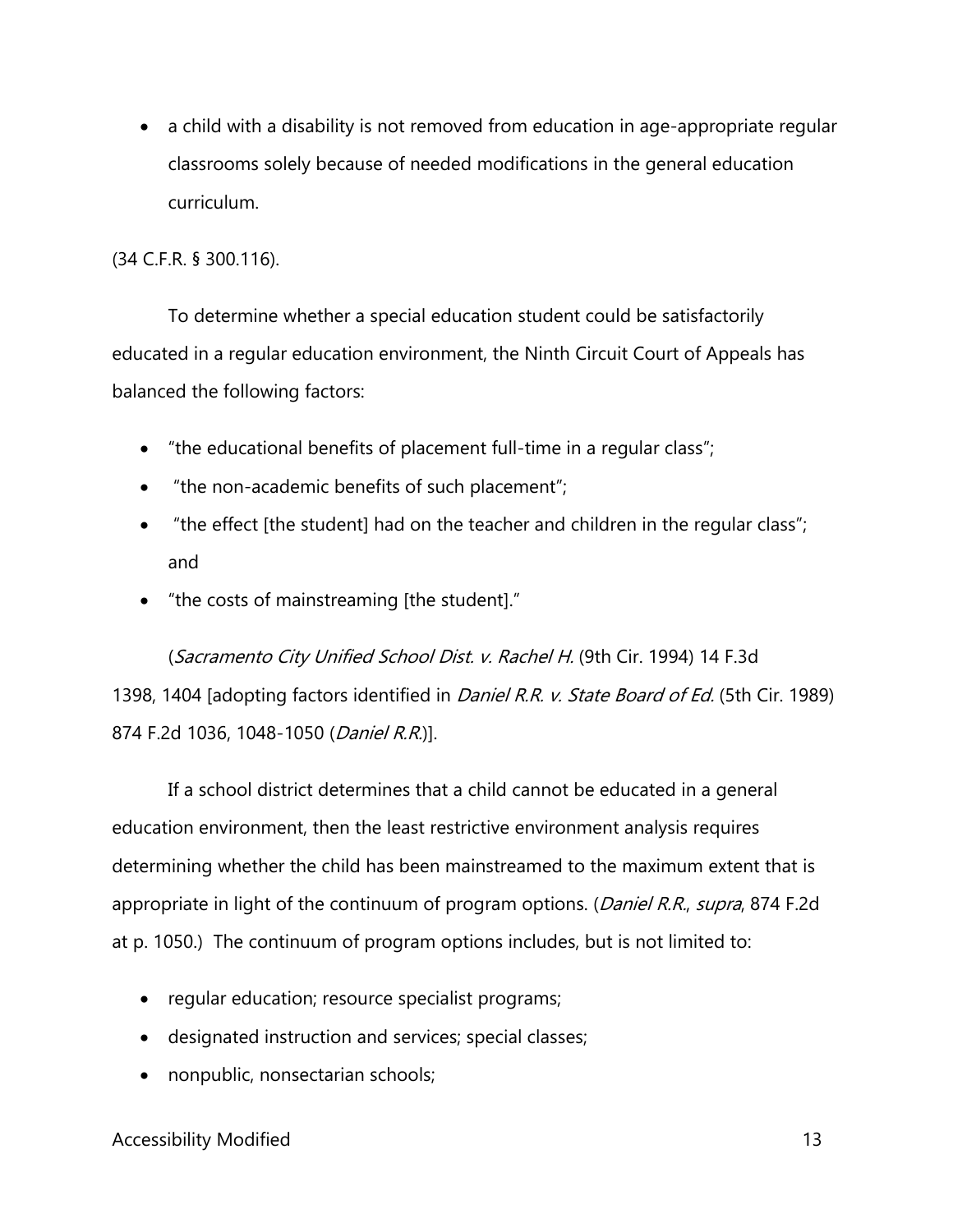- state special schools;
- specially designed instruction in settings other than classrooms;
- itinerant instruction in settings other than classrooms;
- in hospitals or institutions.<br>(Ed. Code, § 56361.) • and instruction using telecommunication instruction in the home or instructions

 both general and special factors. (20 U.S.C. § 1414(d)(3); 34 C.F.R.§ 300.324(a)(2006); Ed. Federal and State law require that, in developing an IEP, the team must consider Code, § 56441.1.) The general and special factors are stated in broad terms, and do not include the requirement to consider a specific service, program option or parental request.

opportunities for direct instruction in the child's language and communication mode." § 56341.1, subd. (b)(4).) In addition, the special factors include a consideration of For a pupil who is deaf or hard-of-hearing, the special factors include a consideration of "the child's language and communication needs, opportunities for direct communications with peers and professional personnel in the child's language and communication mode, academic level, and full range of needs, including (20 U.S.C. § 1414(d)(B)(iv); see also 34 C.F.R. § 300.324(a)(2)(iv)(2006); Ed. Code, whether the child needs assistive technology devices and services. (20 U.S.C. § 1414(d)(3)(B)(v); 34 C.F.R. § 300.324(a)(2)(v)(2006); Ed. Code, § 56341.1, subd. (b)(5).)

and their parents are consistent with the purposes of the IDEA, and are enforceable.<br>Accessibility Modified 14 California law has an extra set of special factors that an IEP must consider in developing the IEP for a pupil who is deaf or hard-of-hearing. (Ed. Code, § 56345, subd. (d).) State procedures that more stringently protect the rights of disabled pupils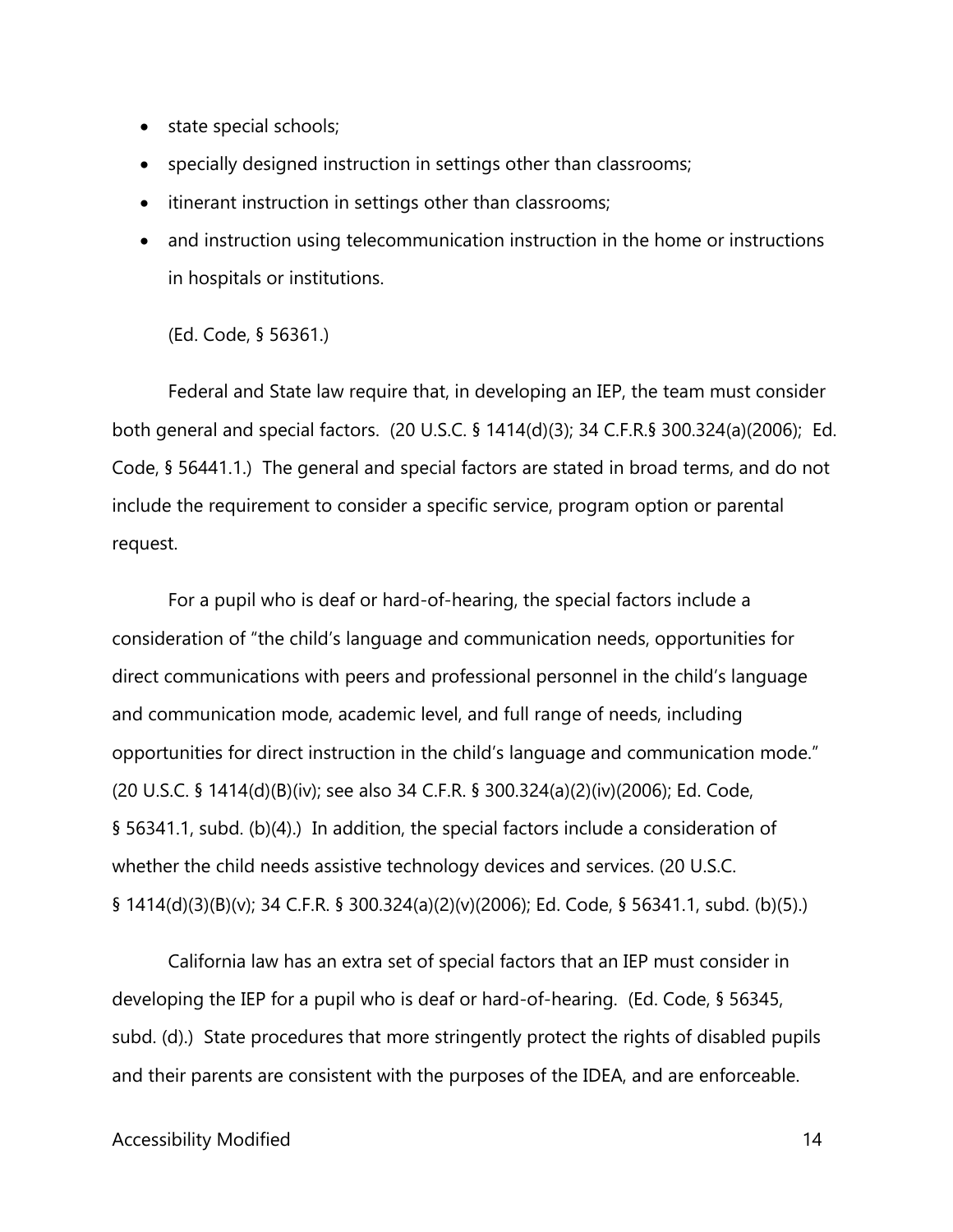the unique needs of a deaf or hard-of-hearing pupil in the least restrictive environment, program options that provide pupil with an equal opportunity for communication (Union School Dist. v. Smith (9th Cir. 1994) 15 F.3d 1519, 1527.) Education Code § 56345, subd. (d), provides, in part: "Consistent with Section 56000.5 and Section 1414(d)(B)(iv) of Title 20 of the United State Code, it is the intent of the Legislature that, in making a determination of services that constitute an appropriate education to meet the individualized education program team shall consider the related service and access."

 students. The program was four and a half hours a day five days a week, for a total of and recess. Students did not take a nap during the Saticoy program. There was another same playground for recess. During the academic portion of the program Student would not have had have access to general education peers. Student could have attended the Saticoy program when she turned three years old on January 21, 2020. The Saticoy program was a special day class with only deaf and hard of hearing 22 and a half hours a week. The program consisted of circle time, activity centers, lunch, preschool program at Saticoy Elementary School with typically developing peers, however, most of those students were English language learners. The two preschool programs occasionally had joint activities, such as holiday celebrations, and shared the Parents toured the Saticoy program before the December 2019 IEP team meeting, but Student never attended the program.

 February 2020. The John Tracy Center is a certified nonpublic preschool for deaf and hard of hearing students. The John Tracy Center program was a blended program with Parents privately placed Student at the John Tracy Center on a half-day trial basis in October 2019. Student began attending John Tracy Center as a fulltime student in both deaf and hard of hearing students and typical hearing students in the same

#### Accessibility Modified 2002 2003 2004 2006 2007 2008 2009 2009 2012 2022 2023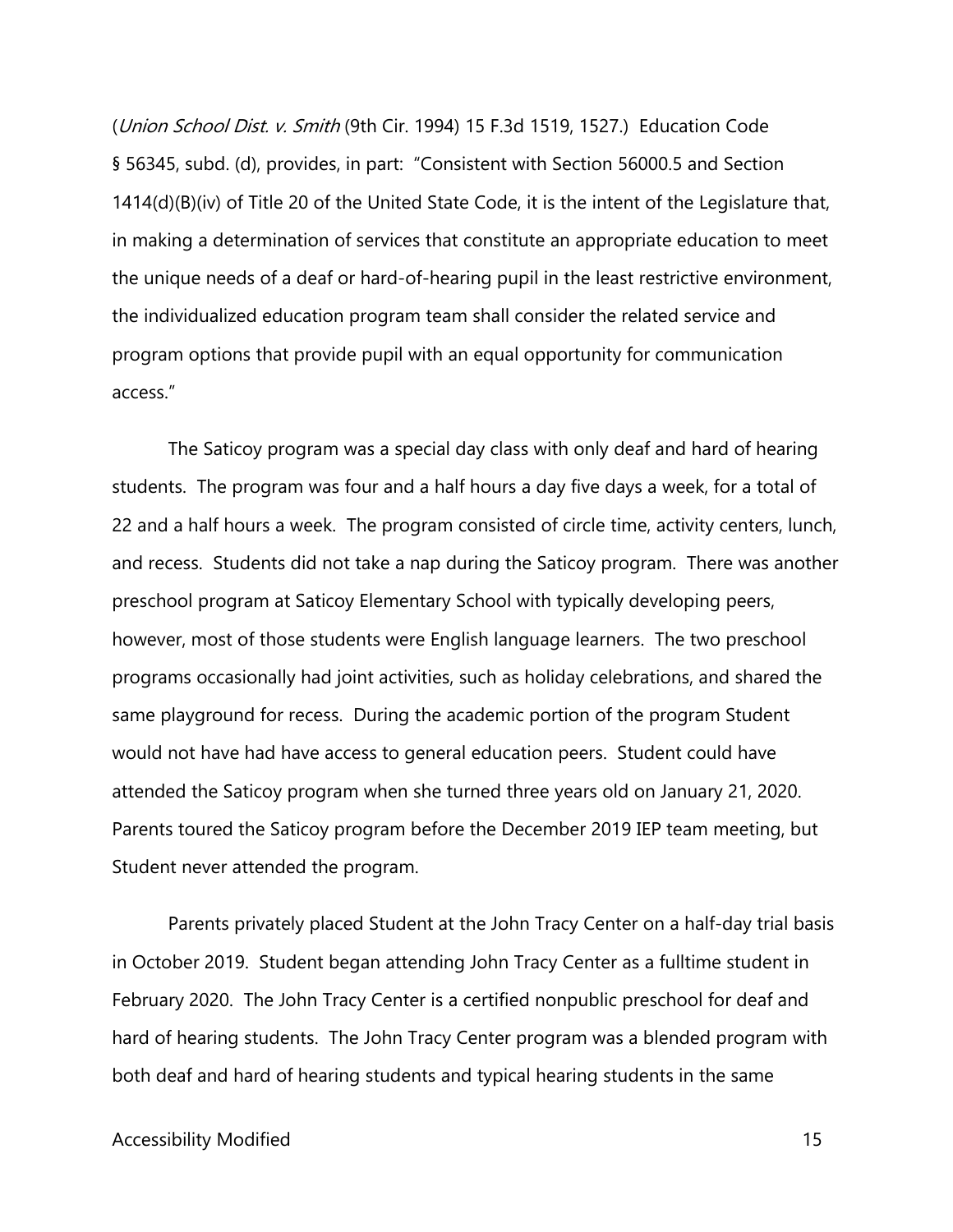classroom. The program consisted of six and a half hours a day four days a week and a half day on Fridays, for a total of approximately 29 hours a week. Students in the program napped or otherwise quietly rested for about 75 minutes per day, except on Fridays.

 academic time between the John Tracy Center and the Saticoy program. Although the explained the program Student attended. Klaus was not able to offer any significant difference in the academic time between the two programs. Student did not prove that Student did not prove there was any significant difference in the length of John Tracy Center program lasted two hours more than Saticoy's program four days a week, students in the John Tracy Center program napped for 75 minutes a day. The John Tracy Center program lasted only half day on Fridays. The difference in duration of instructional time between the two programs was minimal, approximately one and a half hours a week. Bridgette Klaus, the chief program officer for the John Tracy Center, Los Angeles denied her a FAPE in offering the half day Saticoy program.

 Los Angeles conducted an initial special education assessment for Student on November 12, 2019, in the areas of general ability and cognitive functioning, academic daycare or preschool program, however, Mother did not recall that question. Mother discussed the John Tracy Center with Levin during the auditory verbal therapy sessions performance and school readiness, communication, motor abilities, social emotional status, and self-help and adaptive behavior. Student was not quite three years old and had her cochlear implants activated for less than one year at the time of the initial assessments. Sperling interviewed Mother while the assessors worked with Student and Father. Sperling asked Mother questions about Student's abilities, developmental milestones, and Parent concerns. Sperling recalled asking Mother if Student attended a but did not discuss the John Tracy Center with Sperling.

#### Accessibility Modified 2002 2003 2004 2006 2007 2008 2009 2009 2012 2013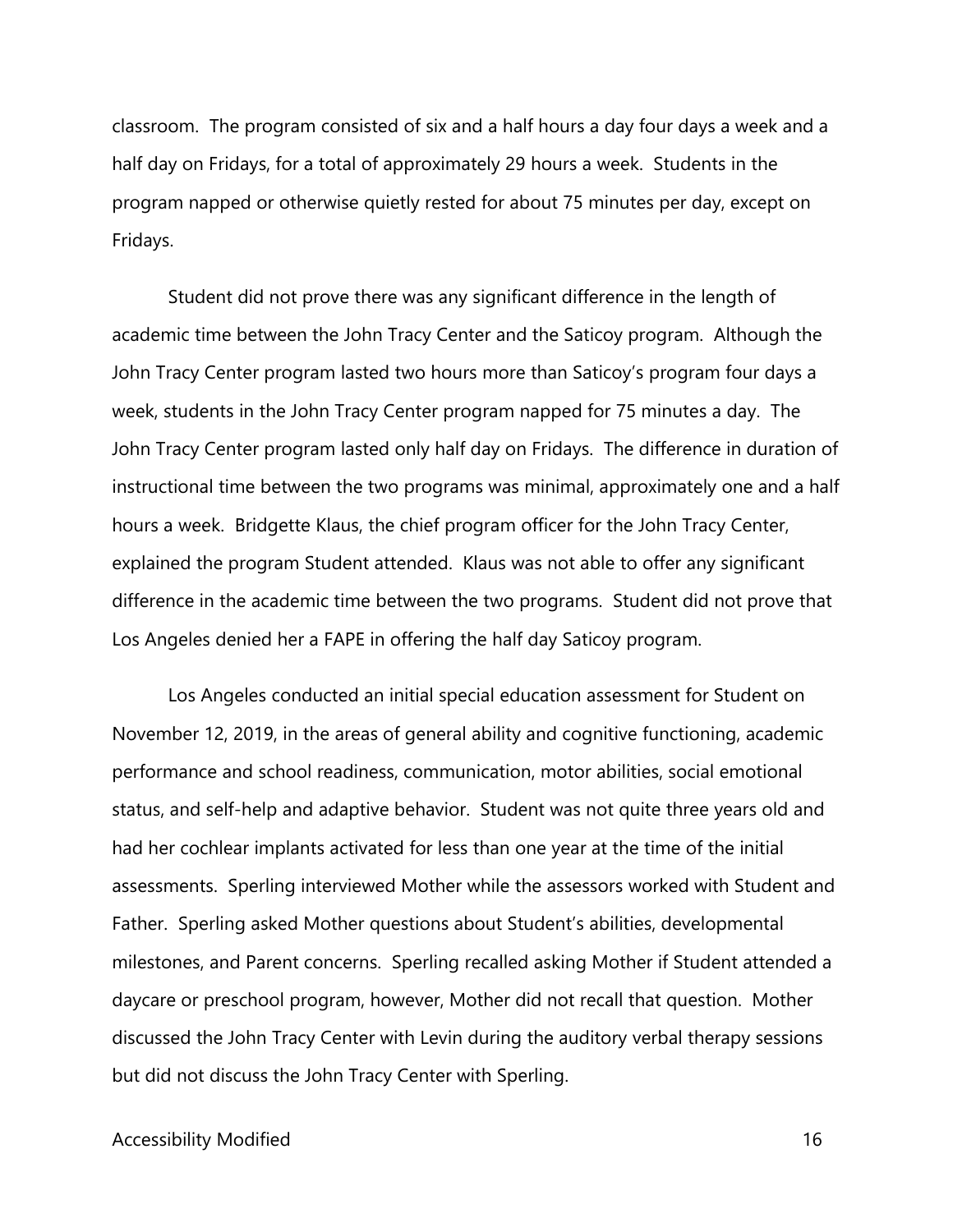and services for Student. Los Angeles based its placement recommendations on the assessment results. In addition to the Saticoy program, the IEP team discussed a total communication program which the team agreed would not be a good fit for Student. peers. The team also did not discuss nonpublic school options. After reviewing the initial psychoeducational assessment report, present levels of performance, and proposed goals, the December 2019 IEP team discussed programs The total communication program utilized sign language and Student's preferred mode of communication was spoken language. The IEP team also discussed providing speech and language, audiology, and auditory verbal therapy services at Student's home school without a preschool component. The team did not discuss a general education program or a blended program with both typical hearing peers and deaf and hard of hearing

 John Tracy Center. While the IEP team may have had a different conversation during the Los Angeles argued Parents never informed it that Student was attending the IEP team meeting if Parents brought up the John Tracy Center, that does not relieve Los Angeles of its obligation to discuss the full continuum of placement options or to place Student in the least restrictive environment.

The parties did not dispute that a regular education classroom without supports and services was not appropriate for Student. Although Student had average cognitive abilities, motor function, social emotional functioning, and self-help skills, she was new to the hearing world and still learning how to communicate with her newfound ability to hear. None of Los Angeles's witnesses, Parents, or Student's own experts, opined that a general education preschool class would be appropriate for Student.

Los Angeles had a duty to explore all placement options so Student could be mainstreamed to the maximum extent that was appropriate. (Daniel R.R., supra, 874)

#### Accessibility Modified 2002 17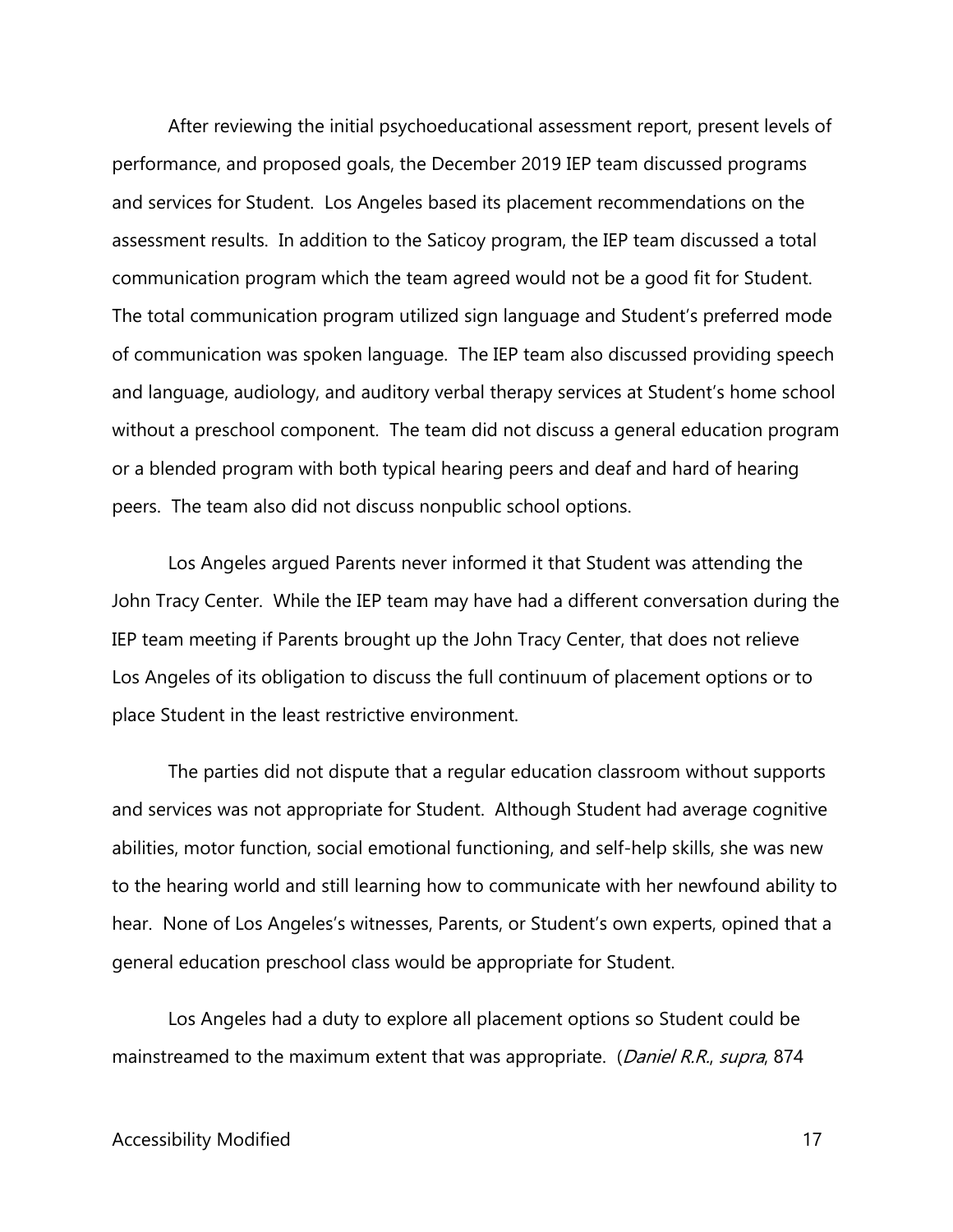F.2d at p. 1050.) Los Angeles offered only one option for Student, the Saticoy program. opportunities for Student. Los Angeles had an additional obligation to consider the opportunity for communication access because Student was deaf, including education Los Angeles never discussed during the IEP meeting the benefit to Student of being educated around general education peers or discuss any academic mainstreaming continuum of related service and program options that would provide her with an equal time with typical hearing students.

 Klaus explained the benefits to preschool students having access to both deaf 20 years of experience working with deaf and hard of hearing students. Klaus was and hard of hearing students as well as typical hearing students. Klaus had a master's degree in education with a deaf and hard of hearing credential. Klaus was also a certified auditory verbal therapist, had an education specialist credential, and had qualified to opine on what would be an appropriate program for Student.

 students. Before the John Tracy Center had a blended program, deaf and hard of Klaus explained how important it was for deaf students to have access to typical hearing peers. Klaus taught a preschool class at John Tracy Center before they had a blended program with both deaf and hard of hearing students and typical hearing hearing students attended a community preschool program in addition to the John Tracy Center to facilitate communication opportunities with typical hearing peers. In 2010, the John Tracy Center changed its program to its current model to include typical hearing peers in its deaf and hard of hearing preschool classes to facilitate peer communication. Alyssa Soto, the Saticoy program teacher agreed that mainstreaming opportunities are beneficial to language growth for deaf and hard of hearing students.

#### Accessibility Modified 2002 2003 2004 2006 2007 2008 2009 2009 2012 2022 2023 2024 2022 2023 2023 2024 2022 20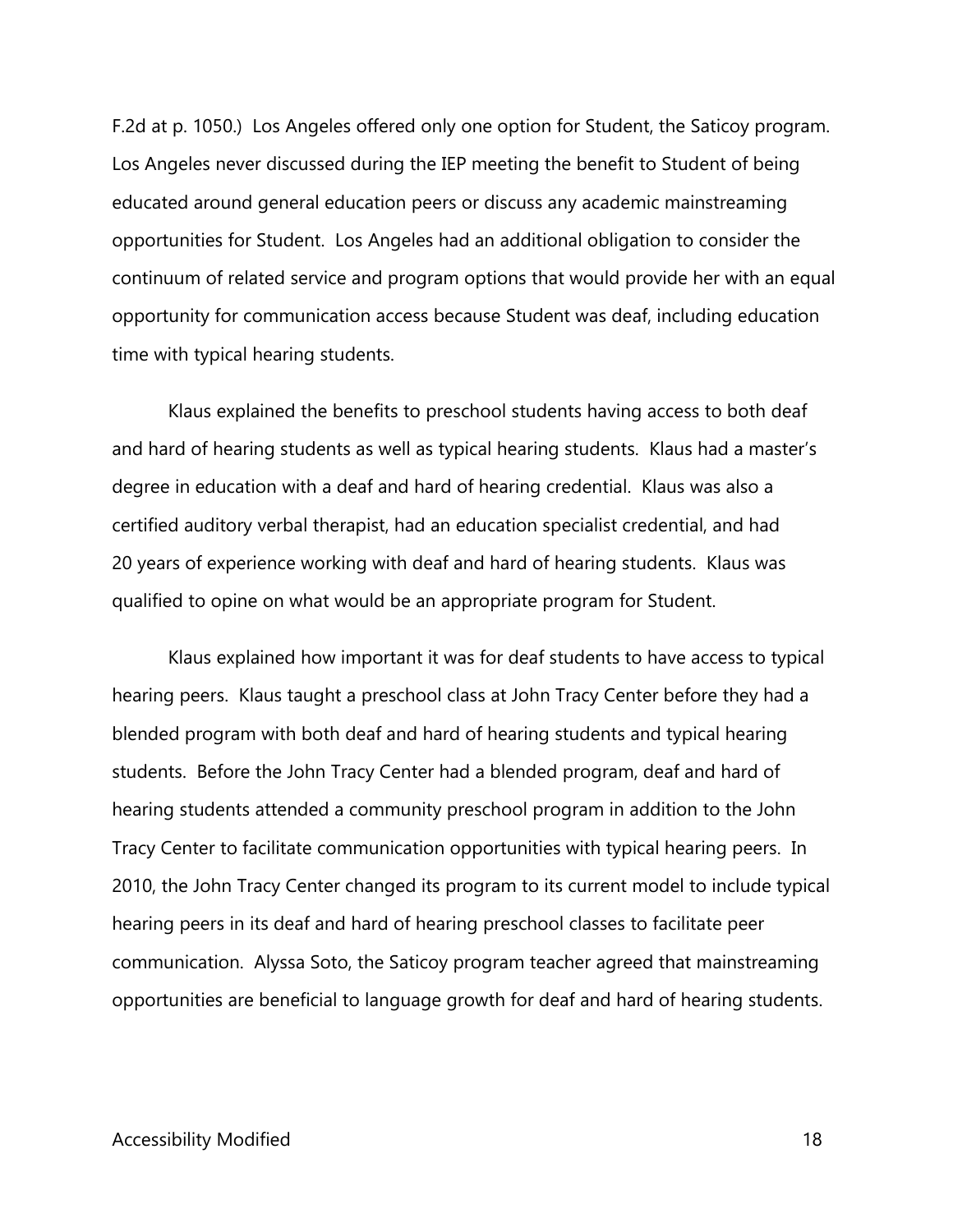opportunities. The only interaction Student would have with typical hearing peers was Los Angeles did not consider or offer any meaningful mainstreaming opportunities for Student. The program at Saticoy was comprised of solely deaf and hard of hearing students and Student was not offered any academic mainstreaming at an occasional holiday celebration and unstructured recess time. Recess was on the playground at Saticoy and not in an acoustically sensitive environment to allow her equal opportunity for communication access.

 abilities if she attended the Saticoy program. Student made consistent progress in her Parents were also concerned that Student would regress in her communication speech and language and communication abilities after having her cochlear implants activated in January 2019. Although Student did mimic some grunting sounds she heard another student make while attending a community program, Student's mimicking only lasted for a day and she did not regress in any of her communication skills.

 than a program for 22 hours a week. Los Angeles denied Student a FAPE because it did In summary, Los Angeles did not deny Student a FAPE by failing to offer more not consider the full continuum of appropriate placement options for Student or place her in the least restrictive environment with mainstreaming opportunities. Additionally, without mainstreaming opportunities with typical hearing peers, Los Angeles denied Student a FAPE because it did not offer an appropriate classroom with adequate peer language modelling for Student to make meaningful progress. Student did not, however, prove that Los Angeles denied her a FAPE by offering the Saticoy program because she would have regressed in her speech and language abilities if she attended the Saticoy program.

#### Accessibility Modified 2002 19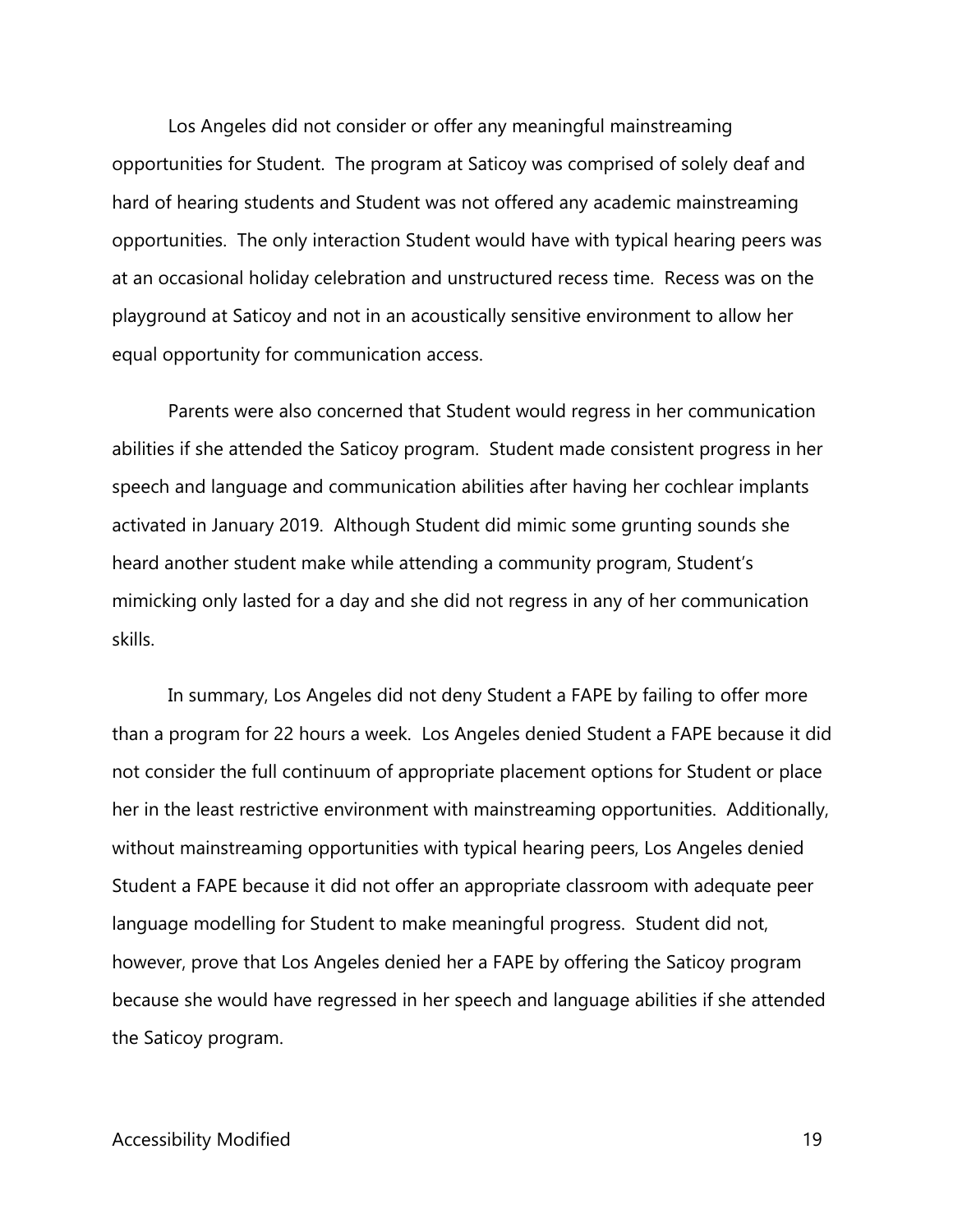## SUB-ISSUES D, AND E, SERVICES

Student contends Los Angeles failed to offer appropriate services for Student. individual or group services and she required individual speech and language services. offered was based on its assessors' recommendations and was appropriate. Student contends she required more individual speech and language services and auditory verbal therapy than what Los Angeles offered. Student also contends the offer was not specific because the speech and language services were not specified as Los Angeles contends the speech and language services and auditory verbal therapy it

An IEP is a written statement for each child with a disability that should include:

- the child's present levels of academic achievement and functional performance;
- a statement of measurable annual goals;
- a description of how the child's progress on the annual goals will be measured;
- a statement of special education and related services;
- any program modifications or supports necessary to allow the child to make progress;
- an explanation of the extent to which the child will not be educated with nondisabled children in general education classes; and
- the frequency, location, and duration of the services.

(20 U.S.C. § 1414(d)(1)(A); Ed. Code, § 56345, subd (a.).)

 Regs., tit. 5, § 3040, subd. (b).) An IEP must contain a statement of measurable academic The IEP must show a direct relationship between the present levels of performance, the goals, and the specific educational services to be provided. (Cal. Code and functional annual goals, designed to meet the child's needs related to a disability, to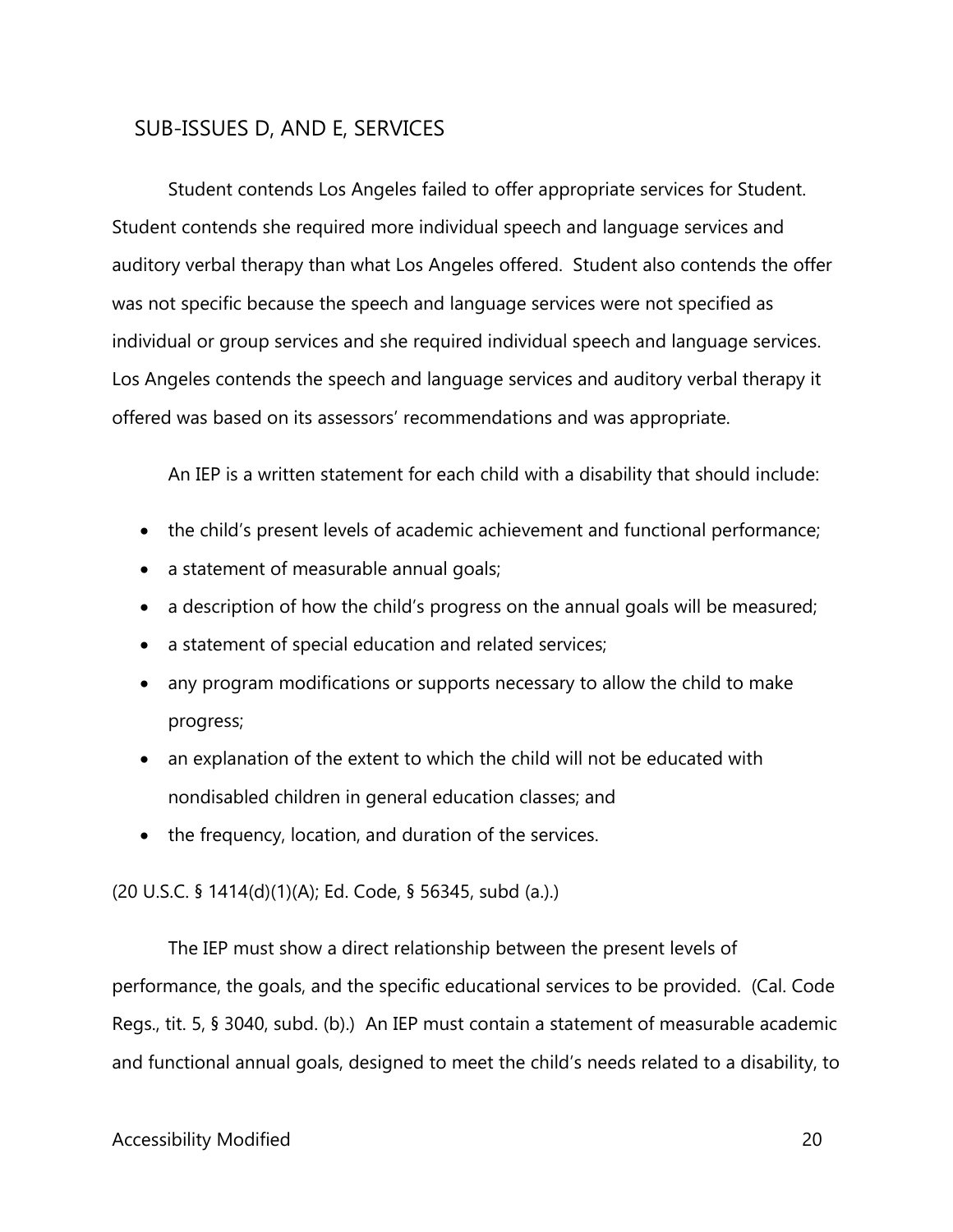§ 56345, subd. (a)(2).) enable the child to be involved in and make progress in the general education curriculum. (20 U.S.C. § 1414(d)(1)(A)(i)(II); 34 C.F.R. § 300.320(a)(2)(i); Ed. Code,

 direct and collaborative service. The IEP did not specify if the service was individual or Los Angeles offered Student 30 minutes per week of speech and language as a group based, nor did it explain how the service was both direct and collaborative. Rubinstein assessed Student, drafted the speech and language goal, and recommended services. Rubinstein drafted one articulation goal for Student, however, during the hearing she opined that Student needed to focus on increasing her vocabulary instead of articulation.

Jennifer Reeder reviewed Rubinstein's assessment but did not assess Student herself. Reeder had a master's degree in speech language pathology, a California license in speech-language pathology and audiology, and a certificate of clinical competence from the American Speech-Language-Hearing Association. Reeder was qualified to offer an opinion regarding the amount, frequency, and duration of speech and language services Student required.

Reeder opined that Student needed two 30-minute sessions of individual speech and language therapy per week to address final consonant deletion. Reeder opined the sessions needed to be individual so Student could hear the presence and absence of the sound.

 Student. Student only had one goal to address articulation. Reeder did not provide any Reeder's opinion regarding the amount of therapy Student needed was not as persuasive as Rubinstein's. Reeder did not assess Student and had not worked with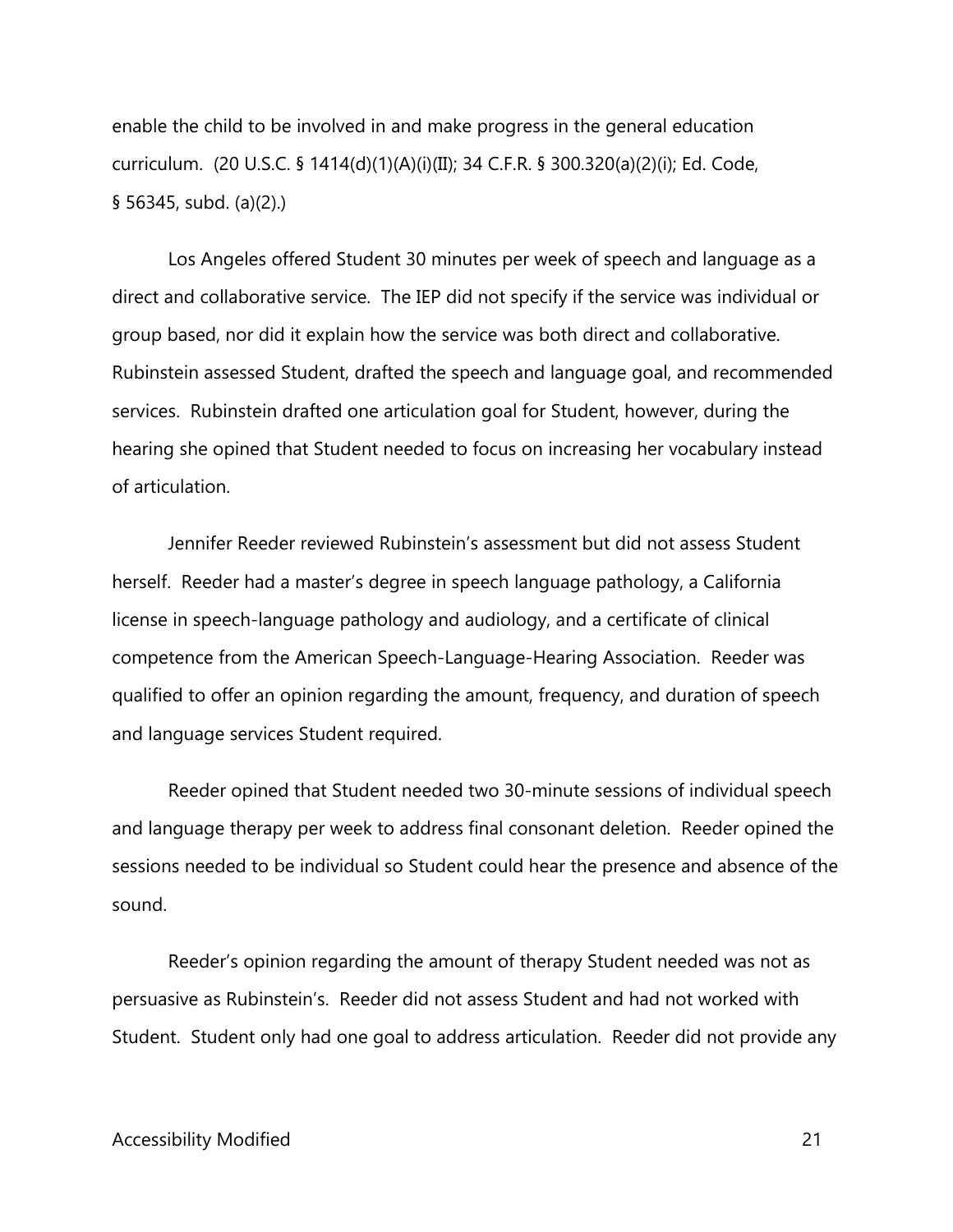persuasive testimony as to why 60 minutes per week was necessary. Student did not prove that 30 minutes per week was insufficient.

 persuasively explained that for Student to work on articulation she needed to hear, learn, and use the articulation sounds she was working on with a therapist. Rubinstein services to be in a group setting. Student proved that she required individual speech per week of speech and language services. Los Angeles denied Student FAPE by failing However, Reeder's testimony regarding the need for individual therapy was persuasive. Student's one speech and language goal was articulation. Reeder did not clarify if the proposed speech and language services would be individual or group. Nor did Rubenstein provide any rational for Student's speech and language and language services, but she did not prove that she required more than 30 minutes to offer individual speech and language services. Los Angeles did not deny Student FAPE by offering 30 minutes a week of speech and language services.

Los Angeles offered Student 60 minutes per week of auditory verbal therapy. therapy, and she no longer contends she is entitled to more. Therefore, this decision will not address any increase to Los Angeles's offer of auditory verbal therapy. During the hearing Student argued she required two 60-minute sessions of auditory verbal therapy a week. However, in her closing brief Student clarified she was only seeking clarification that she was entitled to one 60-minute session of auditory verbal therapy in addition to placement at John Tracy Center. Student did not offer any credible evidence that she required more than 60 minutes per week of auditory verbal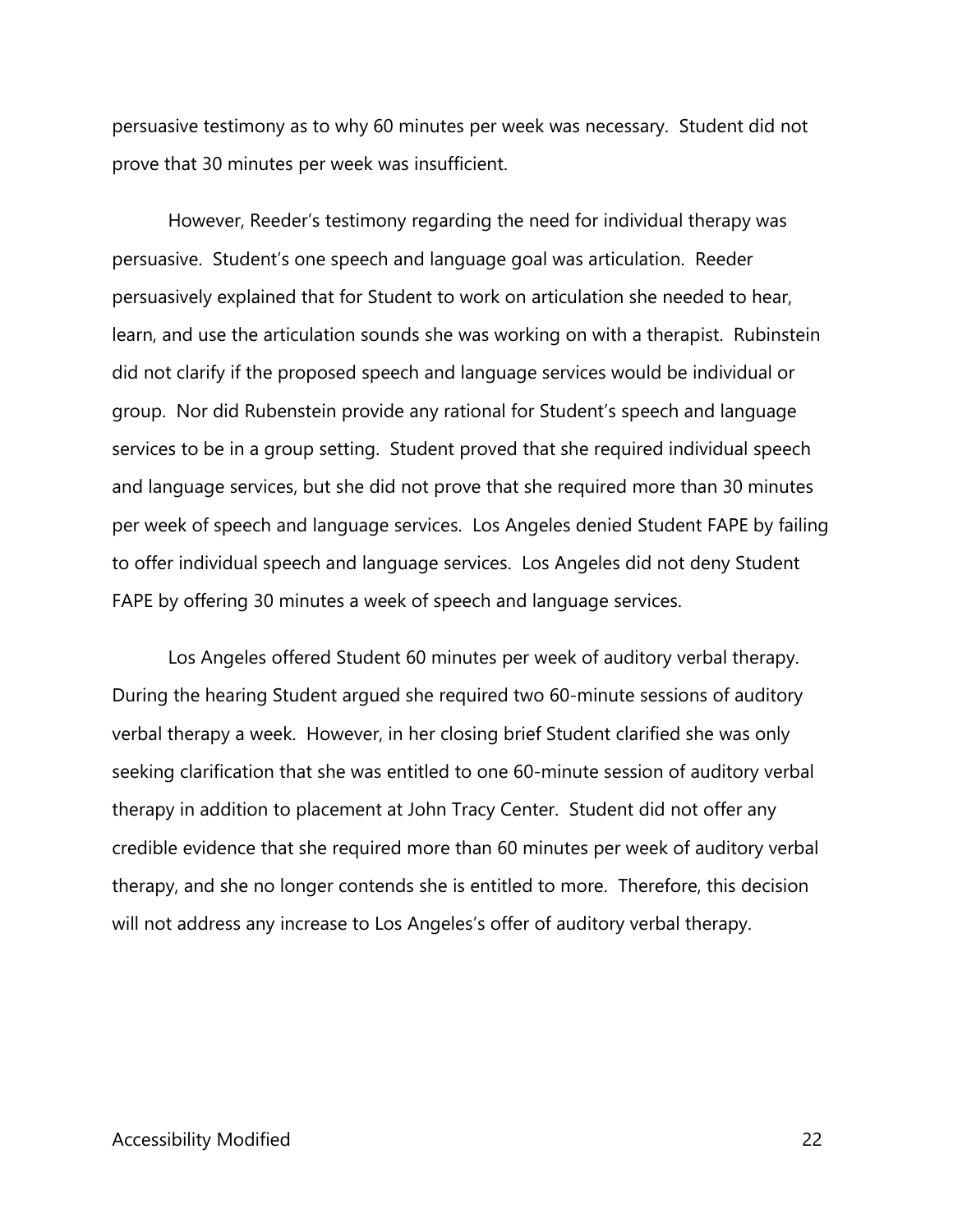#### CONCLUSIONS AND PREVAILING PARTY

As required by California Education Code section 56507, subdivision (d), the hearing decision must indicate the extent to which each party has prevailed on each issue heard and decided.

 directives. Los Angeles prevailed on Issue 1, subsection a. Issue 1, Sub-Issue a: The December 10, 2019, IEP team did not predetermine Student's placement outside of the meeting based upon Los Angeles's policies and

 Issue 1, Sub-Issue b: The December 10, 2019, IEP offer was not clearly made because services were stated as being on a "frequency band" and therefore Parents were unable to understand how Student's services were to be implemented or monitored. Student prevailed on Issue 1, subsection b.

 Issue 1, Sub-Issue c: The December 10, 2019, IEP offer was for a program of sufficient length. Los Angeles prevailed on Issue 1, subsection c.

 services. Student partially prevailed on Issue 1, subsection d. Issue 1, Sub-Issue d: The December 10, 2019, IEP was partially appropriate to Student's needs however, it lacked specificity regarding individual speech and language

Issue 1, Sub-Issue e: The December 10, 2019, IEP offer was appropriate to Student's needs as to the amount of speech and language and auditory-verbal therapy. Los Angeles prevailed on Issue 1, subsection e.

 subsection f. Issue 1, Sub-Issue f: The December 10, 2019, IEP team failed to consider the full continuum of appropriate placement options. Student prevailed on Issue 1,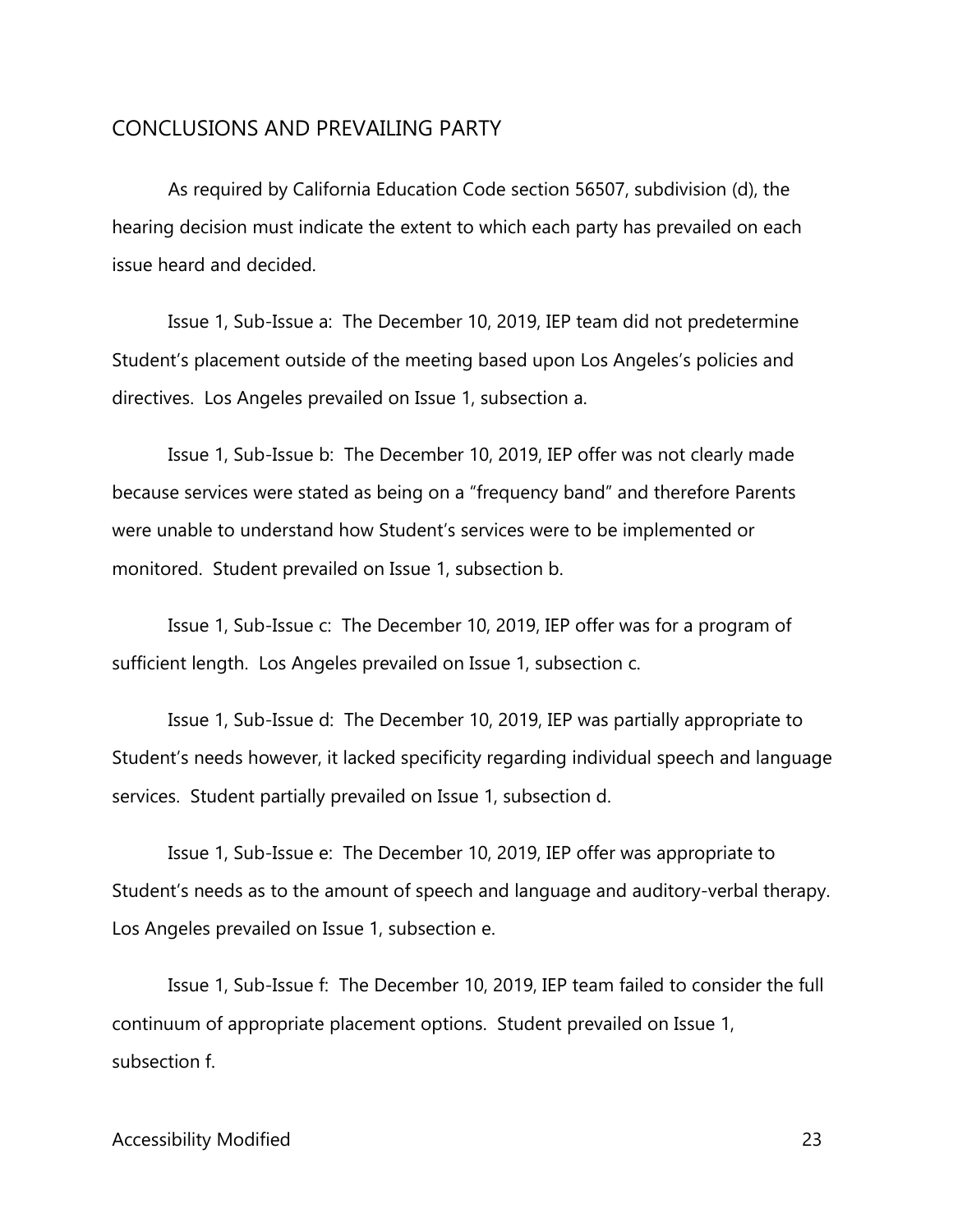appropriate classroom with adequate peer language modelling for Student to make Issue 1, Sub-Issue g: The December 10, 2019, IEP placement did not offer an meaningful progress. Student prevailed on Issue 1, subsection g.

 Issue 1, Sub-Issue h: The December 10, 2019, IEP team did not offer Student a program in the least restrictive environment. Student prevailed on Issue 1, subsection h.

Issue 1, Sub-Issue i: The December 10, 2019, IEP placement would not have caused Student to regress in her speech and language abilities. Los Angeles prevailed on Issue 1, subsection i.

#### REMEDIES

 would be individual. Student also prevailed on Issue 1, Sub-Issues f, g, and h, that Los remedy, Student requested publicly funded placement at the John Tracy Center for the Student prevailed on Issue 1, Sub-Issue b, and partially prevailed on Sub-Issue d, proving that Los Angeles denied Student a FAPE by not making a clear offer as to service duration and frequency and by not specifying the speech and language services Angeles denied Student a FAPE by failing to place her in an appropriate program. As a 2020-2021 school year with an hour a week of individual speech and language therapy and one hour a week of auditory verbal therapy, and reimbursement for the amount Parents paid to the John Tracy Center from the time Student turned three until June 2020.

Administrative Law Judges have broad latitude to fashion equitable remedies appropriate for the denial of a FAPE. (School Committee of Burlington, Mass. v. Dept. of Education (1985) 471 U.S. 359, 370 (Burlington); Student W. v. Puyallup School Dist., No.  $3$  (9th Cir. 1994) 31 F.3d 1489, 1496 (Puyallup).) The broad authority to grant relief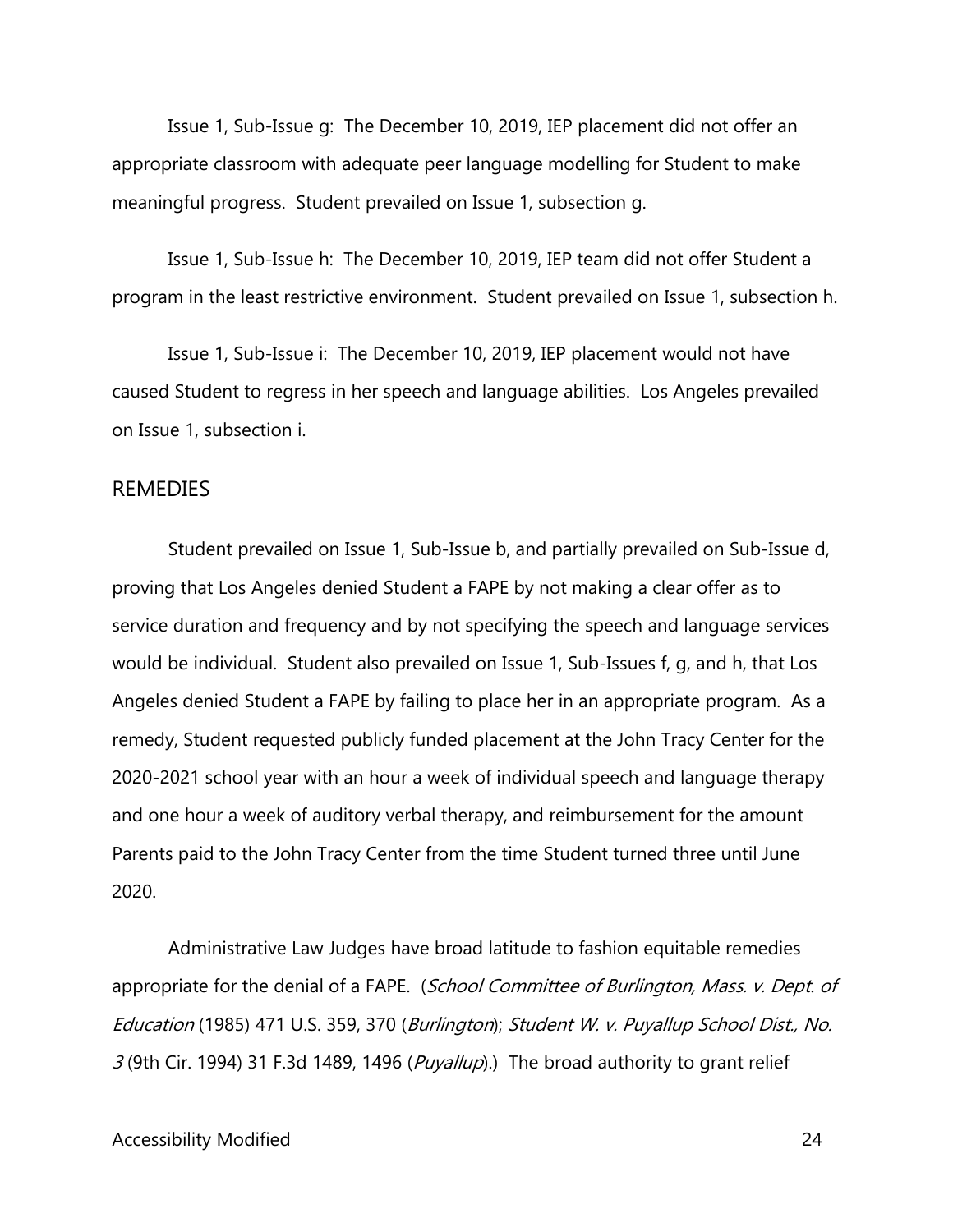extends to the administrative law judges and hearing officers who preside at administrative special education due process proceedings. (Forest Grove School Dist. v. T.A. (2009) 129 S.Ct. 2484, 2494, fn. 11; 174 L.Ed.2d 168.)

 To remedy a FAPE denial, the student is entitled to relief that is appropriate in emphasizes special education and related services to meet their unique needs. ensure that the student is appropriately educated within the meaning of the IDEA. special education services the school district should have supplied in the first place. light of the purposes of the IDEA. (20 U.S.C. § 1415(i)(2)(C)(iii); 34 C.F.R. § 300.516(c)(3).) The purpose of the IDEA is to provide students with disabilities a FAPE which (Burlington, supra, 471 U.S. 359, 374.) Appropriate relief means relief designed to (Puyallup, supra, 31 F.3d at p. 1497.) The award must be fact-specific and be reasonably calculated to provide the educational benefits that likely would have accrued from (Reid ex rel. Reid v. Dist. of Columbia (D.D.C. Cir. 2005) 401 F.3d 516, 524 (Reid).)

 appropriate. (Puyallup, supra, 31 F.3d at p. 1496.) The award must be fact-specific and These are equitable remedies that courts may employ to craft "appropriate relief" for a party. An award of compensatory education need not provide "day-for-day compensation." (Puyallup, supra, 31 F.3d at pp. 1496-1497.) The conduct of both parties must be reviewed and considered to determine whether equitable relief is be "reasonably calculated to provide the educational benefits that likely would have accrued from special education services the school district should have supplied in the first place." (Reid, supra, 401 F.3d 516, 524; R.P. ex rel. C.P v. Prescott Unified School Dist. (9th Cir. 2011) 631 F. 3d 1117 , 1122.)

A parent may be entitled to reimbursement for placing a student in a private placement without the agreement of the local school district if the parents prove at a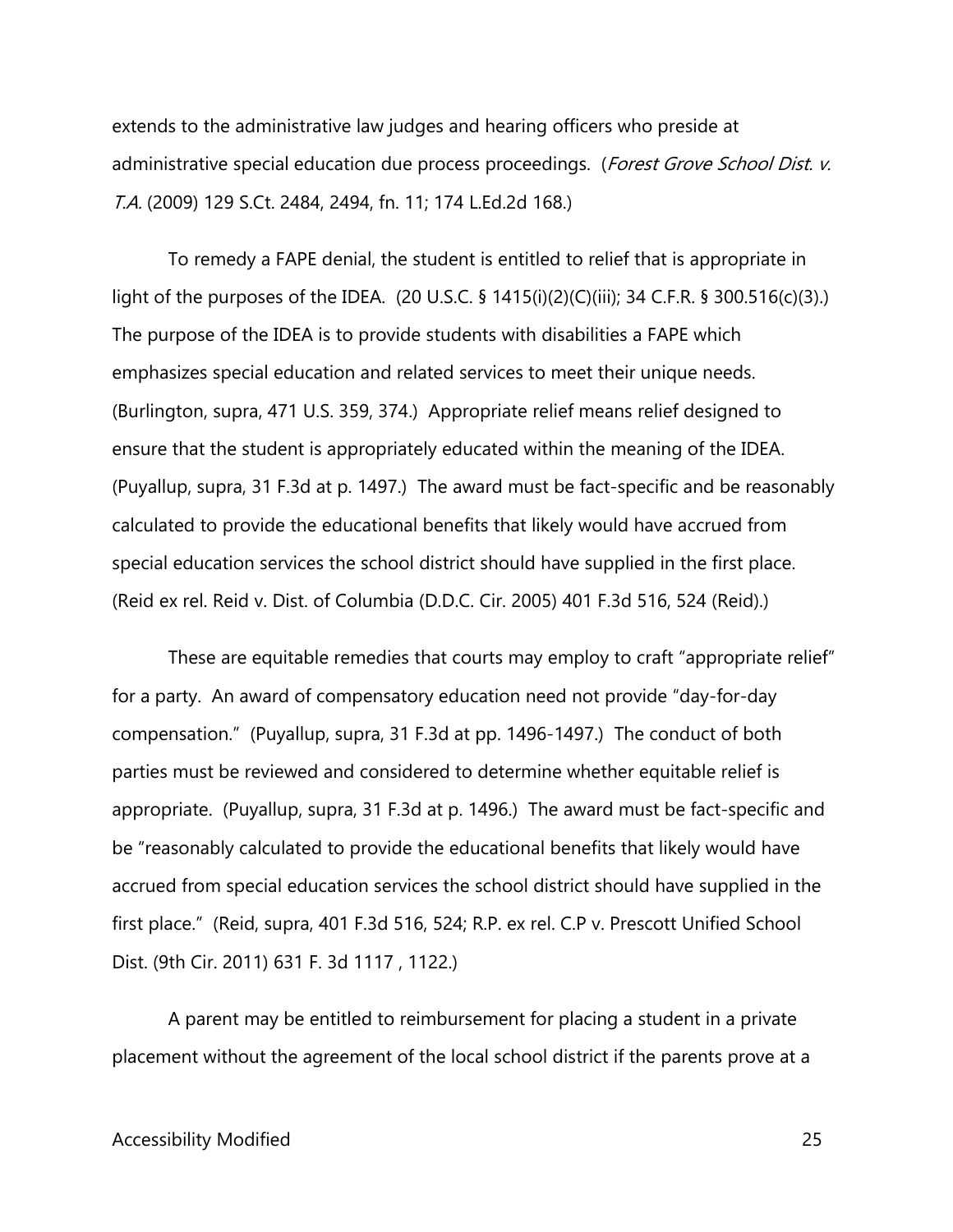under the IDEA where the district's proposed placement does not provide a FAPE).) The private school placement need not meet the state standards that apply to public due process hearing that the district had not made a FAPE available to the student in a timely manner prior to the placement, and the private placement was appropriate. (Ed. Code, § 56175; 20 U.S.C. § 1412(a)(10)(C)(ii); 34 C.F.R. § 300.148(c); see also Burlington , supra, 471 U.S. at pp. 369-370 (reimbursement for unilateral placement may be awarded agencies to be appropriate. (Florence County School Dist. Four v. Carter (1993) 510 U.S. 7, 13-14, [114 S.Ct. 361].)

 or group therapy. Similarly, Los Angeles's offer of audiology services was not clear as to Here, Los Angeles did not offer Student FAPE because the offer of the Saticoy program was not the least restrictive environment for Student. The offered program did not offer adequate peer language modelling. The IEP team did not consider the full continuum of appropriate placement options. Additionally, Los Angeles did not clearly state its offer of speech and language services as to frequency, duration, and individual frequency and duration.

Therefore, Parents reasonably decided to place Student at John Tracy Center where she had access to both deaf and hard of hearing peers and typical hearing peers in the classroom. While attending John Tracy Center Student made educational progress.

Parents signed the December 10, 2019 IEP rejecting Los Angeles's offer and requesting reimbursement for the John Tracy Center on January 24, 2020. Los Angeles received the signed IEP on January 27, 2020. Parents are entitled to reimbursement beginning February 7, 2020, through May 2020. John Tracy Center charged parents \$500 for February and March 2020. Because the amount John Tracy Center charged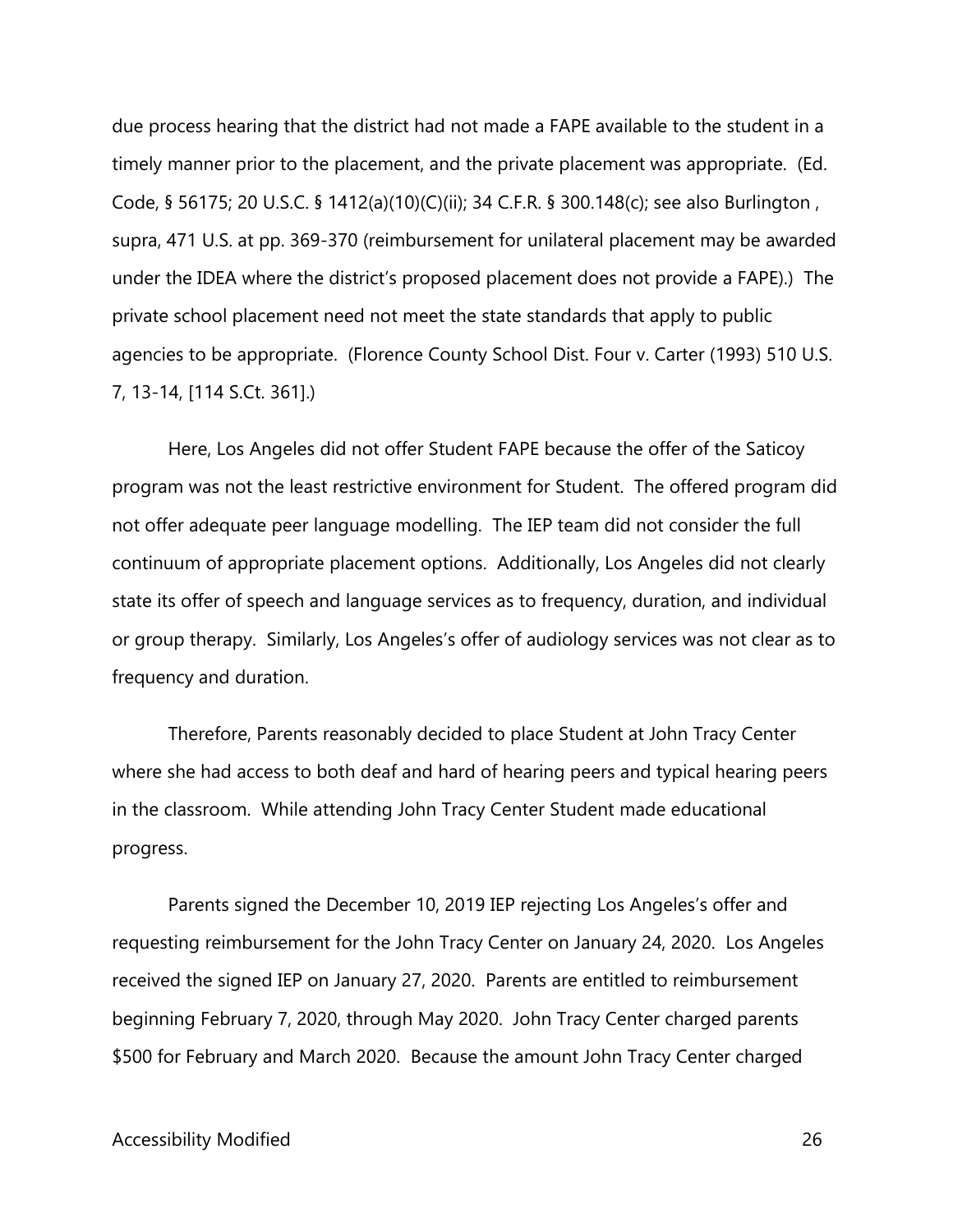reduced or denied if the parents did not give a 10-business day written notice to the April and May 2020. The John Tracy Center offered a discount for April and May 2020, Parents was significantly discounted, a reduction in reimbursement to account for the 10-business day notice to Los Angeles in not warranted. Reimbursement may be district. (20 U.S.C. § 1412(a)(10)(C)(iii).) John Tracy Center charged Parents \$375 for because of Covid-19. Parents chose to pay \$500 instead of the \$375 charged. Parents are entitled to \$500 in reimbursement for February and March 2020, and \$375 for April and May 2020, for a total reimbursement of \$1,750.

Los Angeles did not have a similar program to John Tracy Center and did not have any opportunities for Student to be mainstreamed for academic opportunities with typical hearing peers. Student made educational progress at the John Tracy Center. Therefore, as an equitable remedy for Los Angeles failing to offer an appropriate placement, Student is entitled to placement and services, funded by Los Angeles, at the John Tracy Center for the entire 2020-2021 school year. However, this equitable placement does not constitute stay put because Student has never had an agreed upon and implemented educational program. (See Huerta v. San Francisco Unified Sch. Dist. (N.D. Cal. November 14, 2011, No. C 11–04817 CRB) 2011 WL 5521742, \*7.)

#### ORDER

 December 10, 2019 IEP to reflect placement for the 2020-2021 school year at the John Tracy Center. Los Angeles shall specify in the IEP the exact frequency and duration of speech and language and audiology services and shall specify that the speech and language services will be delivered on an individual basis. 1. Within 15 days of the date of this decision Los Angeles shall amend Student's